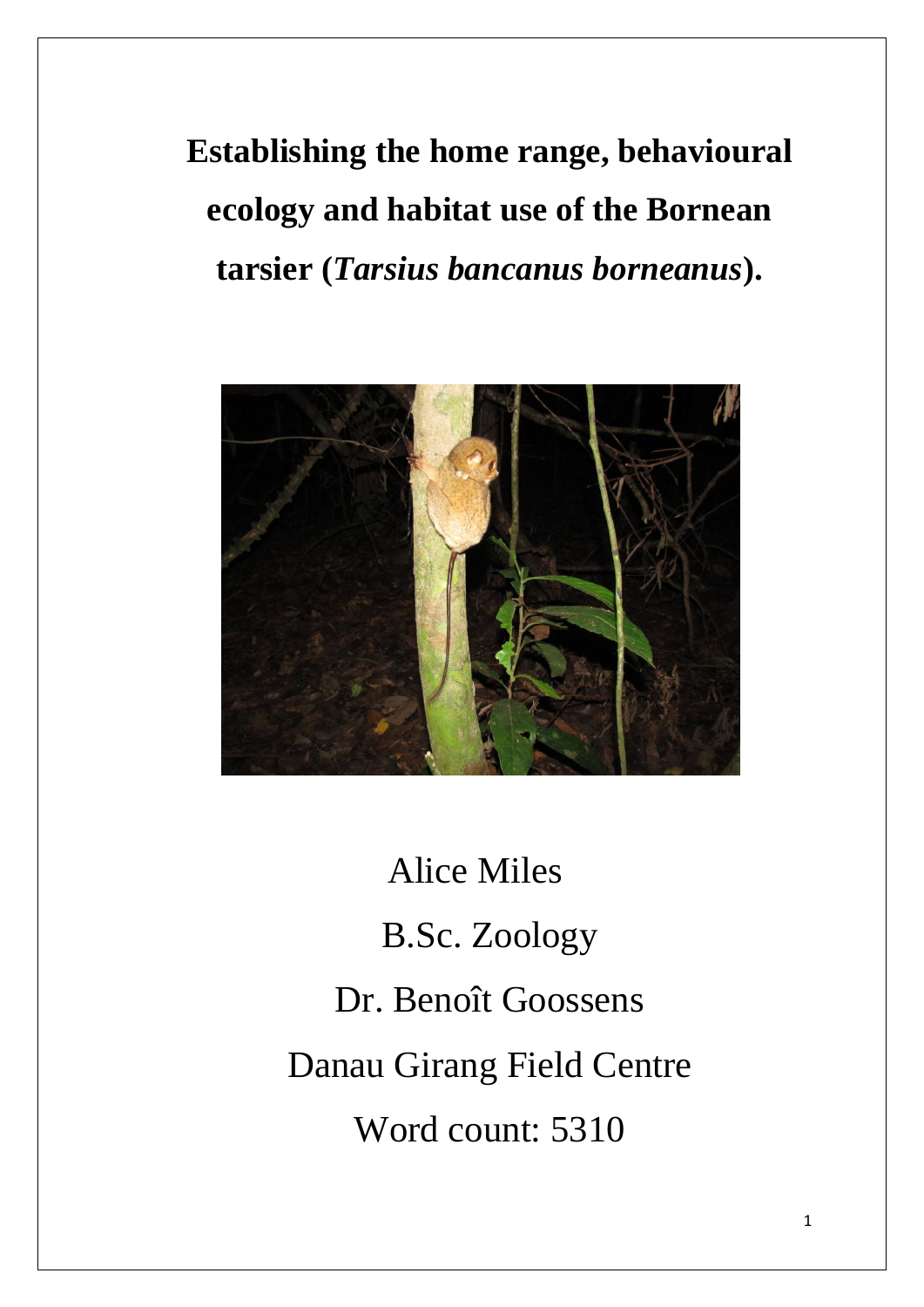### **Abstract**

Information regarding the Bornean tarsier is outdated by more than 20 years. During this time, much of the land in Sabah, Borneo where this study took place, has been converted for agriculture, mainly palm oil. The spectral tarsier (*Tarsius spectrum*) is the only species of tarsier to date to show seasonal variation in home range size. Changes in home range size indicate that species are able to adapt to their surroundings. We investigated whether the Bornean tarsier (*Tarsius bancanus borneanus*) home range size is influenced by seasonal changes, as well as updating our knowledge on aspects of their behavioural and social ecology. The study was conducted from February 2012 to the beginning of July 2012, following two adult female tarsiers of which one had an infant. The tarsiers inhabited different habitats; semi inundated and mixed riparian. GPS points and observations of the animals were taken while tracking during the night and locating their sleeping sites during the day. These points were used to establish the home ranges of the two females, 6.51 ha and 5.48 ha. The sizes were similar to the last home range study conducted on this species, however the method used may overestimate size and other models may give a better representation of what factors affect their home range. We found no significant difference between distance travelled and rainfall, suggesting home range is not affected by seasonality. However, we suggest a longer study period may produce more reliable results. We also observed a new behaviour, believed not to have been seen in wild tarsiers before and only documented in one other free ranging primate. A longer study and more behavioural observations are needed to ascertain how Bornean tarsiers are surviving in decreasing habitats.

# **Introduction**

Understanding an animal's home range gives us an insight in to the relationship an animal has with its habitat. Home range is commonly referred to as 'the area traversed by the individual in its normal activities of food gathering, mating and caring for young' (Burt, 1943). Previous studies have shown that home ranges are influenced by a number of environmental, behavioural and climatic factors (Sylviane *et al.,* 2011). Studies on species of primates found body size (Milton & May, 1976; Lehman *et al.,*  2007), group size (Takasaki, 1981) and seasonality (Anderson, 1981; Sylviane *et al.,* 2011) all affected how animals responded to their environment, thus affecting the size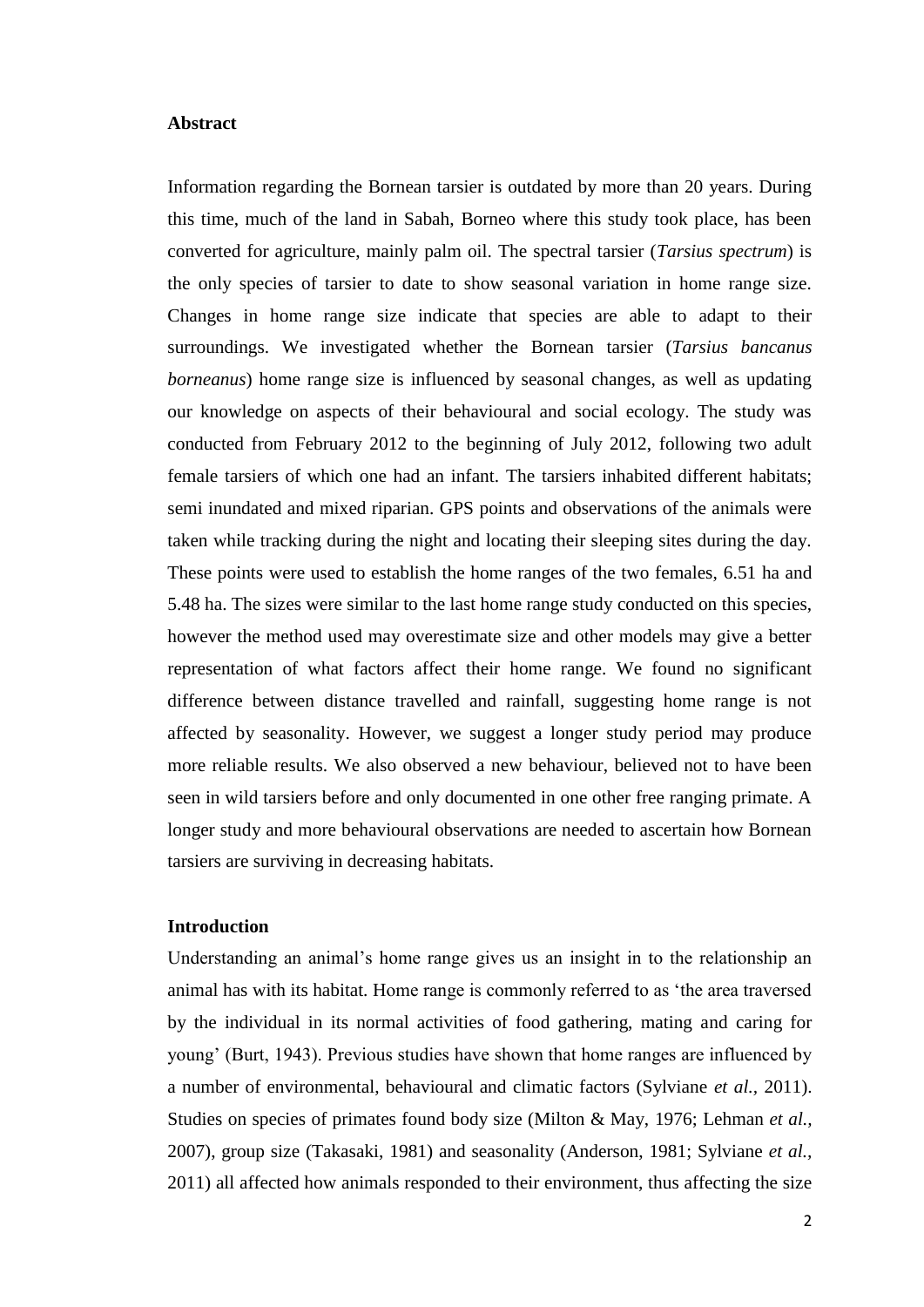of home ranges. Home ranges studies have helped to see if animals are able to adapt to changes in their surroundings (Nugent, 1994) and whether the environment is meeting an animal's requirements (Perry & Garland, 2002). This information can be used to evaluate their habitat and help conservation planning (Li *et al.,* 2000), making home ranging an important aspect to understand.

Most animals are difficult to observe, mostly small mammals which are often nocturnal and arboreal (Wiens & Zitzmann, 2003). These difficulties contribute to the lack of information on Southeast Asian nocturnal primates (Duckworth, 1994; Gursky, 1998; Merker & Muhlenberg, 2000). Recent advances in technology however, has made estimating animals' home ranges a lot easier by, using the combination of very high frequency (VHF) radio telemetry, GPS locations and mapping programs (Kie *et al.,* 2010; Mitchell & Powell, 2008). Although there are limitations when using VHF technology, such as it being weather dependent, it can quickly help quantify an animal's use of space easily and reliably (Kie *et al.,* 2010). Often mammals are too small for GPS technology to be used, thus VHF is the only option to gain location data. This method has been used for many different species of small mammal, including the nocturnal primate, the tarsier.

Tarsiers are found throughout Southeast Asia and nine species make up the genus *Tarsius* (*T.bancanus, T. dentatus, T. lariang, T. pelengensis, T. pumilus, T.sangirensis, T. syrichta, T. tarsier, T. tumpara*) (Gursky, 2007; Shekelle *et al*., 2008). They are small, nocturnal primates weighing between 67-153 g with a fur colour ranging from grey to pale yellow (Niemitz 1979; 1984) and both weight and pelage vary between different populations. Their head and body lengths range from 10 – 15 cm and they have a relatively long tail (20-25 cm long), which is usually twice the length of the body (Niemitz, 1984). The tuft of hair at the end of the tail also varies between species; it is either lacking in some species or very hairy in others (Musser & Dagosto, 1987; Gursky, 2007). They have huge eyes that lack a reflective tissue (*tapetum lucidium*) behind the retina, thus resulting in them having no eye shine (Schwartz, 2003). The focal species of this project is the Bornean tarsier (*T. bancanus borneanus*), one of four sub-species of the Western tarsier (*T. bancanus*) and is found in Sabah, Sarawak, Brunei and Kalimantan on the island of Borneo (Brandon-Jones *et al.,* 2004).

The Bornean tarsier moves through primary and secondary forest by vertically leaping and clinging through the undergrowth, reaching distances of up to 3 m in one jump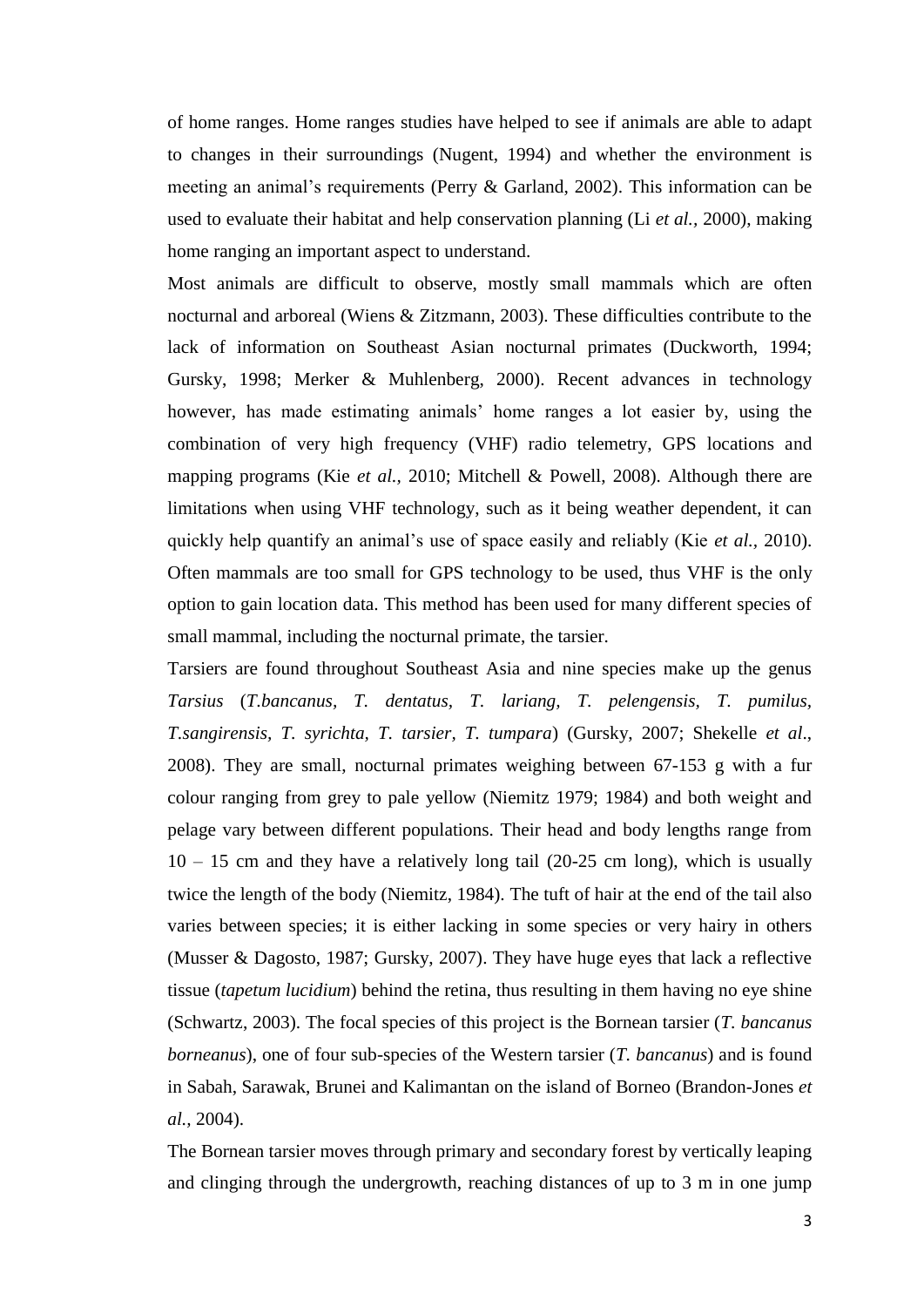(Crompton *et al*., 2010). They are usually found below the heights of 11 m, with a median height of 1 m (Niemitz, 1979). Tarsiers are faunivores, eating only prey they kill themselves, and are completely carnivorous. They are considered insectivores, but some species include reptiles and amphibians in their diet and some species have been observed preying on small mammals and sleeping birds (Niemitz, 1979; Crompton & Andau, 1987; Gursky, 2007). There is much variation between all of the species of tarsiers regarding social and mating systems, however it is reported that, unlike for example the spectral tarsier (*T. spectrum*) which sleeps in groups, the Bornean tarsier is solitary; foraging and sleeping alone (Crompton & Andau, 1987). Thus to communicate with other individuals they use scent markings and vocalizations. Similarly to other species of tarsier they give birth to a single offspring after a gestation period of 6 months (Izard *et al.,* 1985; Roberts, 1994). The infant is born with the ability to cling to small branches and reaches nutritional independence after 80 days (Roberts, 1994).

Most tarsier species have healthy populations (Merker & Mühlenberg, 2000; Shekelle & Salim, 2009) but this is unknown for the Bornean tarsier. It is classified as 'Vulnerable' on the International Union for Conservation of Nature (IUCN) Red List (2008) due to population reduction as a result of habitat loss, as well as the illegal pet trade. Furthermore, data regarding this species is insufficient. Many studies focus only on the behavioural aspects of tarsiers in Malaysian Borneo (Fogden, 1974; Niemitz, 1979, 1984; Crompton & Andau, 1987) and although they include home range size (Crompton & Andau, 1987), these studies are outdated by more than 20 years. Short population studies have been conducted in Borneo more recently and found that the Bornean tarsier is in low abundance: 0.07 tarsiers/km in Central Kalimantan, Indonesian Borneo (Blackham, 2005) and 0.06 tarsiers/km in Sabah, Malaysian Borneo (Munds, 2010). Although population data is important, Mühlenberg (1993) states that home range information may be of more use than density estimates, as abundance alone may not necessarily reflect the suitability of the habitat.

Research conducted on home ranges of other tarsier species show that they can also be affected by the season and the habitat itself (Gursky, 2000; Merker *et al.,* 2005 respectively). Gursky (2000) observed seasonal differences on spectral tarsiers in Sulawesi, Indonesia. Her findings showed that foraging and distance travelled increased during the dry season when insects were less abundant and decreased during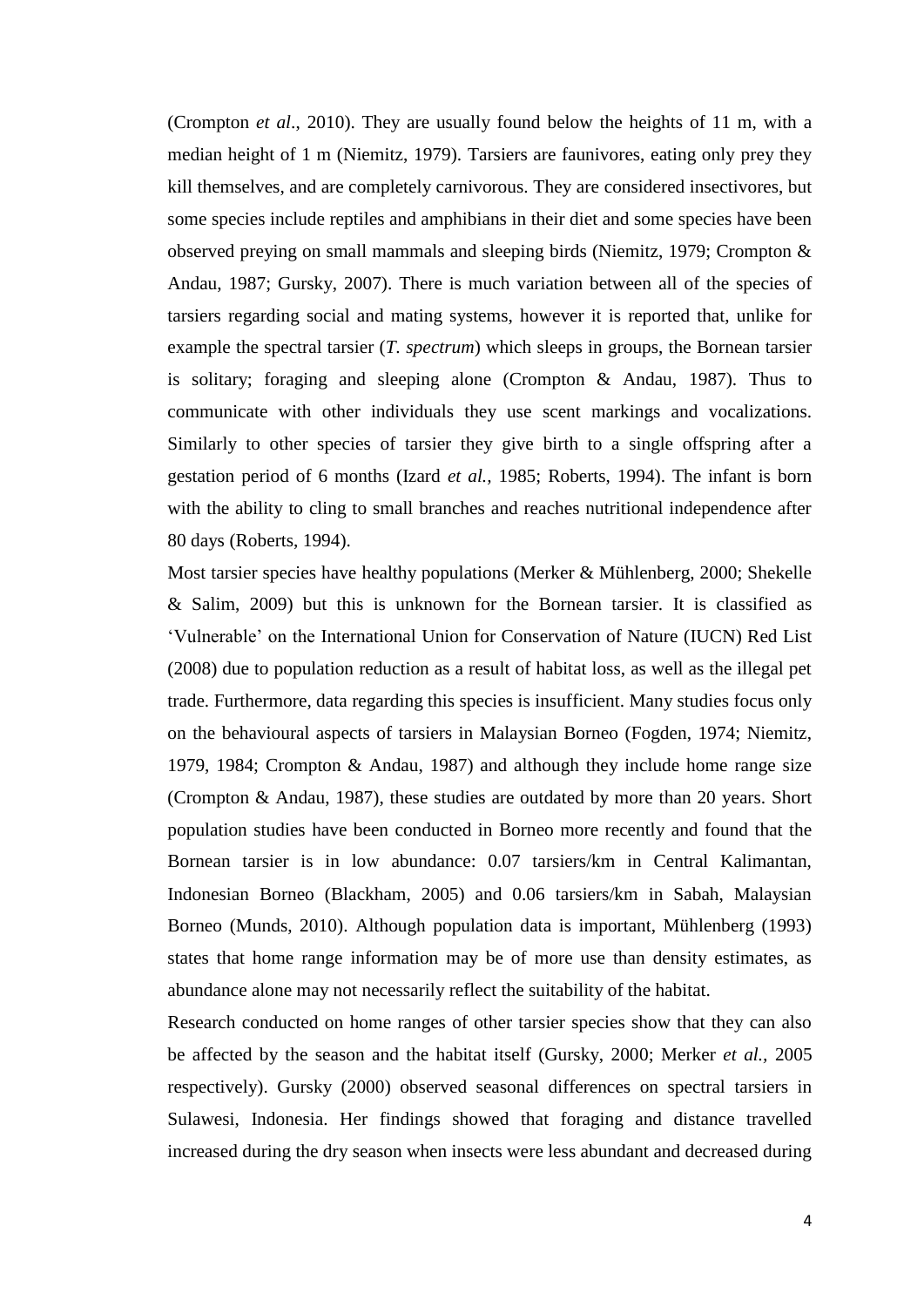the wet season, as insects were more abundant. Merker and Mühlenberg (2005) also found that the quality of habitat also plays a role in tarsier home ranging.

South East Asia has one of the highest rates of deforestation in the world (Sodhi *et al*., 2010). Between the 1950s and 1990s the Northern region of Borneo, Eastern Sabah was subjected to both commercial and illegal logging. Over the last 20 years this has led to the region being largely converted into palm oil plantations (McMorrow & Talip, 2001). This has consequently left the remaining forest areas largely fragmented and in some cases, isolated. It has already had negative impacts on many species of Borneo, including one of the flagship species; the Bornean orangutan (*Pongo pygmaeus*) (Goossens *et al.,* 2005; Goossens *et al.,* 2006). The Lower Kinabatangan Wildlife Sanctuary (LKWS) in Sabah, Borneo (Fig.1) is a classic example of the result of logging. Fragmented forest patches of various degradation, form a 'corridor' connecting coastal mangrove forests, to dry forests up the Kinabatangan River (Goossens *et al.,* 2005). The Bornean tarsier inhabits this area, but during these last two decades of land conversion, research on the Bornean tarsier has been lacking.

Field studies involving behavioural ecology and home range data are needed to ascertain how wild populations of the Bornean tarsier are surviving in decreasing habitats. The aim of this study is to update our knowledge on tarsier home ranging and basic behaviour, by radio-collaring and tracking animals in two different habitats. This is in order to (1) establish their home ranges and find out whether they are seasonally influenced, (2) record sleeping site preferences and (3) collect and analyse data on their general behaviour. Comparisons between tarsiers in different habitats will also be made. It is predicted that the home range size will increase during the dry season due to increased foraging for food, assuming that insect abundance decreases during this period. It is also predicted that the animals are solitary and their sleeping and foraging behaviours may vary between habitats.

This study will not only update our knowledge on these primates, but also determine whether these animals are naturally found in low abundance due to possible large home ranges, or whether they are seriously affected by anthropological threats; such as human encroachment and habitat destruction.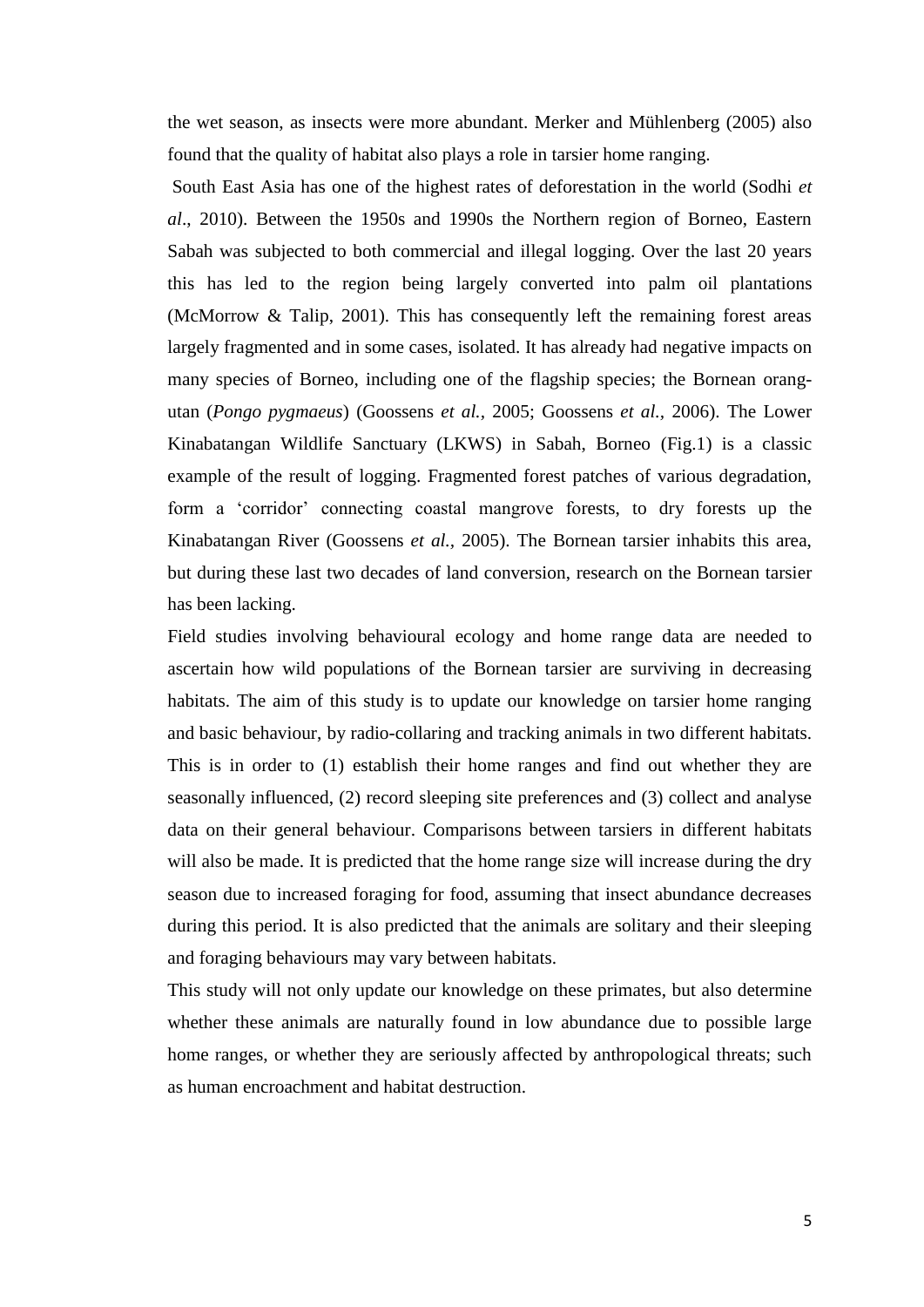

Fig. 1: Map showing the Lower Kinabatangan Wildlife Sanctuary (LKWS) along the Kinabatangan River. Inner map shows the location of the study region in Eastern Sabah, Malaysian Borneo. Map courtesy of Danica Stark.

## **Materials and methods**

### Study site

The study was conducted around Danau Girang Field Centre (DGFC) between February and the beginning of July 2012. DGFC is situated in Lot 6 of the Lower Kinabatangan Wildlife Sanctuary (LKWS) which stretches along the 560km long Kinabatangan River located in Northern Borneo, Sabah, Malaysia (5<sup>o</sup>10'-5<sup>o</sup>50'N; 117ᵒ40'118ᵒ30'E) (Fig. 1).

Tarsiers have been confirmed in the forest surrounding the centre (Munds, 2010), which is comprised of two habitat types; seasonally inundated and mixed riparian.

The climate is hot, wet and warm with humidity above 90 % with a mean annual precipitation between 2500-3500mm (Ancrenaz *et al*., 2004). The wet season occurs between November and March (Scott, 1989).

# Surveys

To locate and catch the tarsiers, surveys were conducted along the existing trails (Fig. 2) around DGFC to avoid causing further disturbance by cutting new trails. A marked distance of 1km was walked at a slow pace by at least two people for safety purposes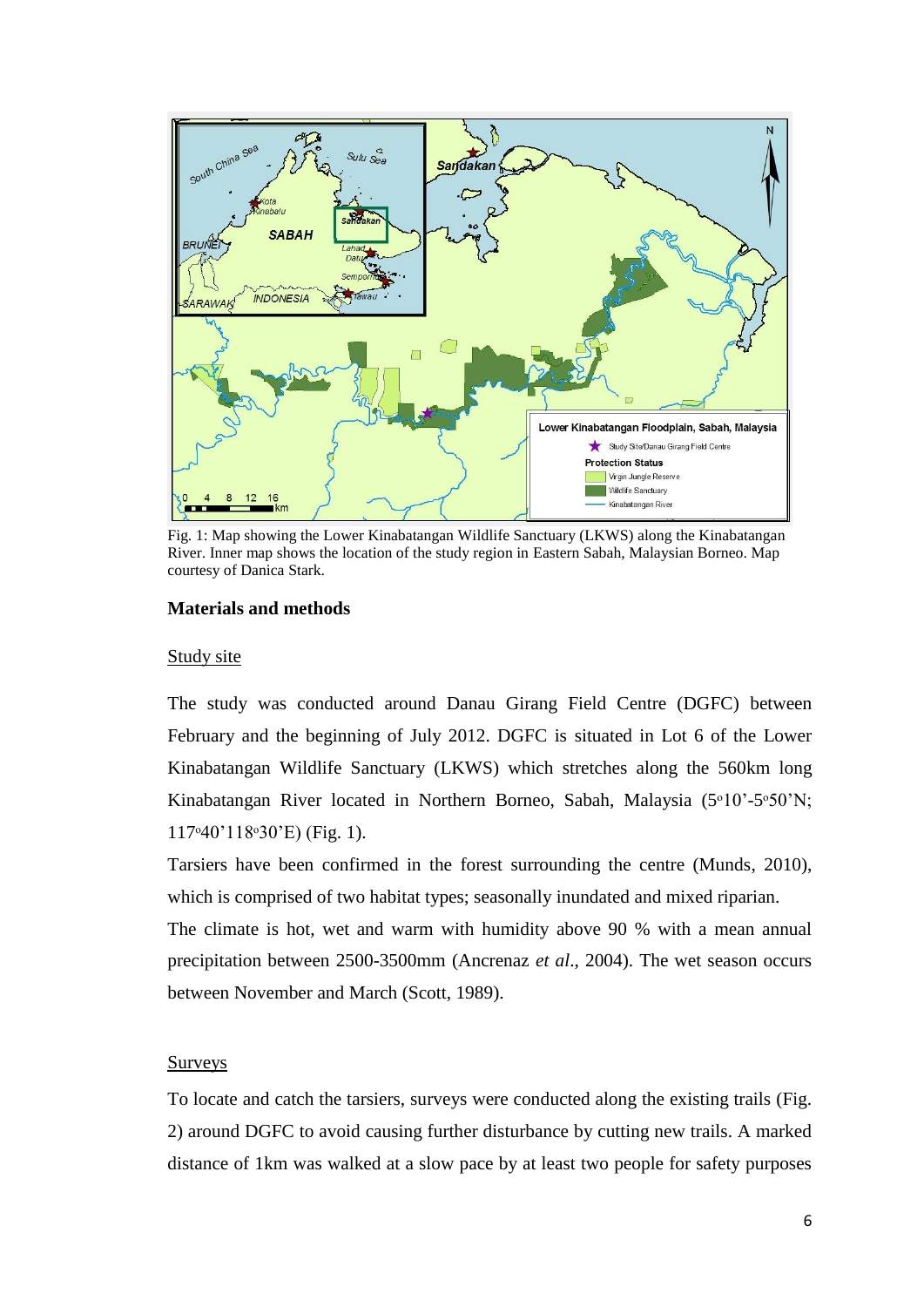and a maximum of three people to keep noise at a minimum. The trails walked and times of the surveys alternated, starting between 8 pm and 2 am, when tarsiers are active. Surveys were cancelled when there was heavy rain due to the difficulties in spotting the animals and for safety purposes. To locate the tarsiers, we used white light to detect the 'dull red glare' of the tarsiers' eyes (Munds, 2010; personal obs.). Once observed, the following data was recorded; a GPS point of their location, behaviour of animal upon detection, weather, height of animal and the tree the animal was in was flagged.



Fig. 2. Map of the trail system around Danau Girang Field Centre.

## Collaring

If a tarsier was found at a height within reach, they were caught by hand with a heavy duty glove to avoid bites. The Ethical guidelines for the 'trapping and handling of animals' was followed.

The tarsiers were transported in a light material mammal bag back to the centre's lab. Here they were fitted with a small radio collar, provided by 'Biotrack Ltd' which weighed less than 8 % of the animals' body weight. A selection of morphological measurements were noted (Table. 1), as well notching the ear. This was for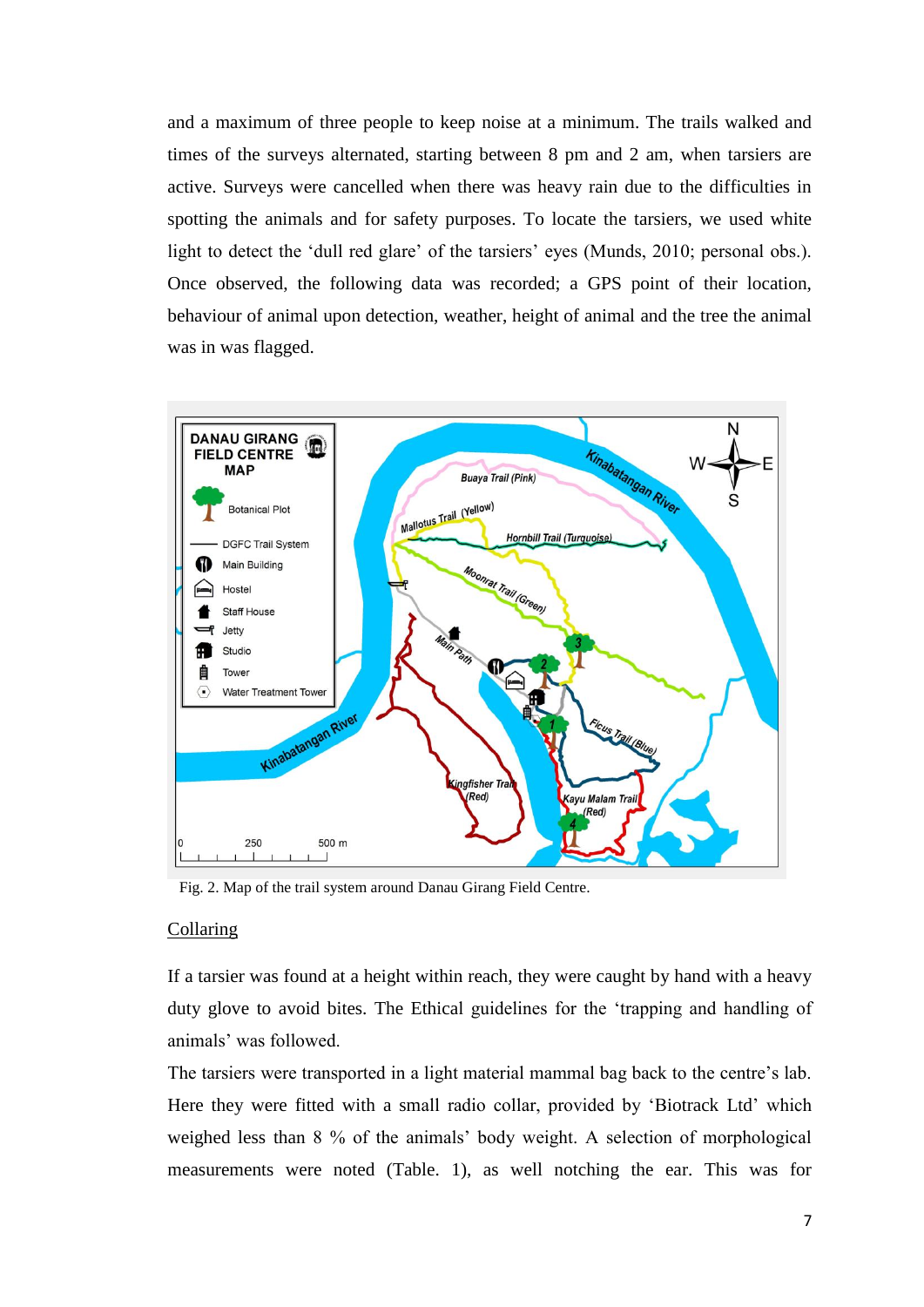identification purposes if the collar came off and also for a tissue sample. Faecal samples were also taken and both samples were kept apart in ethanol. Red light was used throughout this process to avoid further stress to the animal. Afterwards, the tarsier was returned back to the tree it was found on and left for a few days to allow them to settle.

Head length (mm) Head breadth (mm) Ear height (mm) Neck circumference (mm) Hand span (mm) Arm length (mm) Hind limb length (mm) Foot span (mm) Testes width if applicable (mm) Body length (mm) Tail length (mm) Tail tuft length (mm)

Table 1: Morphological measurements taken of each tarsier.

### Sleeping sites

During the day, tarsiers were located using the VHF receiver (Telonics) to establish their sleeping trees. The tree they were on was approached slowly and quietly to avoid disturbing the animal. The tree was numbered by using biodegradable coloured tape and a GPS point was taken. Trees which were within close proximity to one another, or were within the same tree fall, were considered a 'site'. Grouping the trees in to sites would allow a better representation of trees to be selected for habitat analysis and not to be grouped in one area. The height the animal was sleeping was also recorded, as well as any other information e.g. whether it was sleeping with another individual.

### Habitat analysis

Ten trees were randomly selected from those identified as sleeping sites for each tarsier. Ten trees which the tarsiers were never observed sleeping on were also selected; these trees were named 'neutral' trees. Neutral trees were selected by creating minimum convex polygons in ArcGIS, which excluded the areas containing the sleeping trees, as well as a 10 m radius around each. Ten GPS points were then generated and the tree nearest to that point was chosen as a neutral tree. This was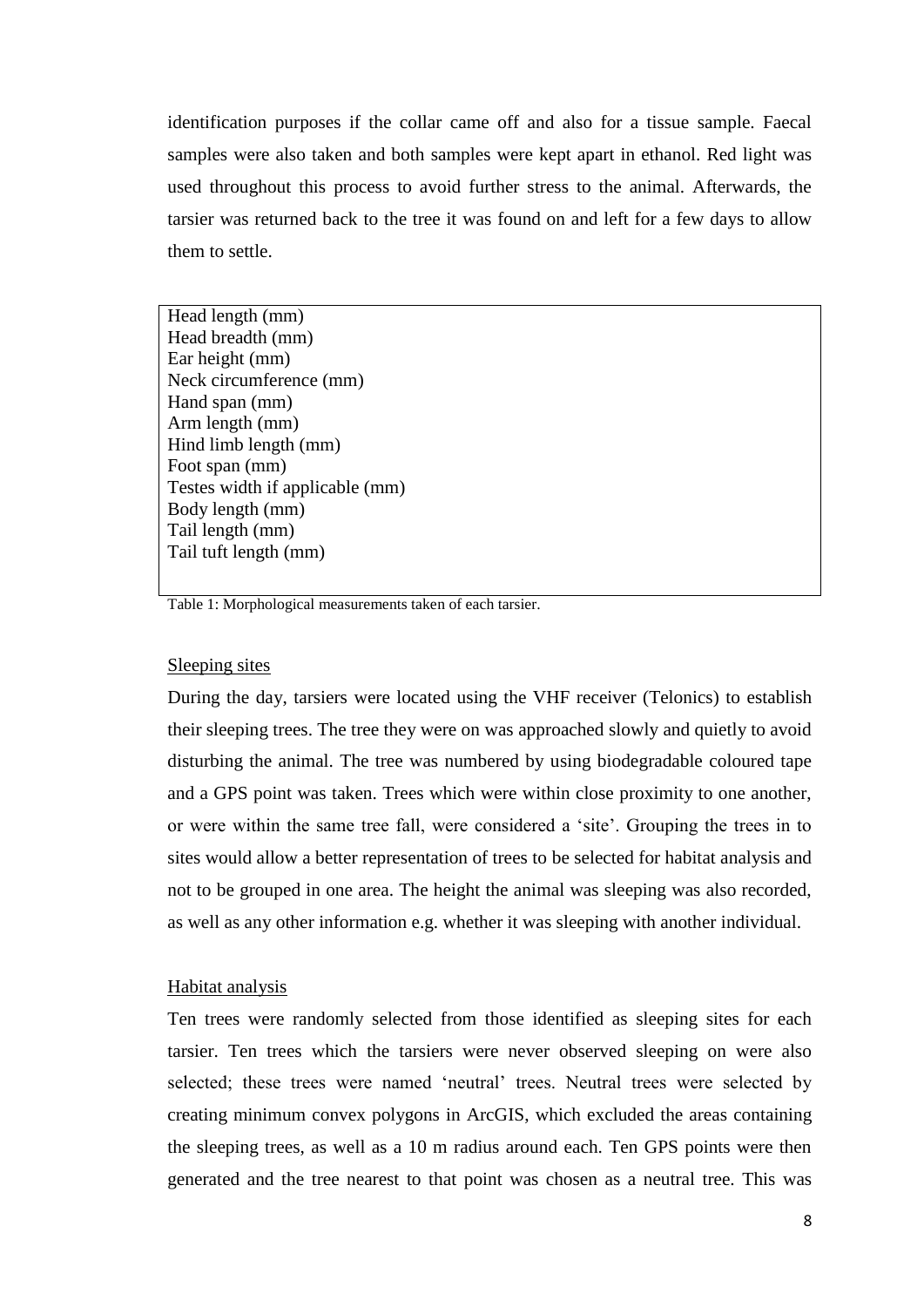done for each tarsier. Following the methodology of Munds (2010), a 5 m radius around the ten sleeping and ten neutral trees was set up. The species of the sleeping tree was identified and the diameter at breast height (DBH) and height of all the trees (taller than an estimated 1 m) in the plot was recorded. In each plot, a picture of the canopy was taken which could be analysed using Image J software to work out the canopy density.

## **Tracking**

The tarsiers were also tracked during the night which was divided in to three hour periods over four successive nights (6 pm–9 pm, 9 pm–12 am, 12 am-3 am and 3 am-6 am), so as to cover one full night. This was considered a 'cycle' and was repeated with a day off in between, allowing the animal a night off from any human disturbance. Occasionally, tracking had to be cancelled due to rain or lightning for safety purposes. If this were to happen, the tracking would be pushed back a night. The tarsiers were followed from a minimum distance of 5 m; close enough to observe the animal, but avoiding causing it any interruptions or affecting natural behaviour. This was not possible at all times, as when searching for the tarsiers in dense vegetation they were hard to spot. Red light or head torches covered with a red filter were used during observations to aid observing natural behaviour and to prevent damaging the tarsiers' eyes.

Every 15 minutes the height, behaviour (see Table 2) and location of the animal were recorded. The height was estimated to the nearest 0.5 of a metre using markers on our bodies to aid, and a Garmin GPS was used to record the animals' position.

| <b>Behaviour</b> | <b>Definition</b>                               |
|------------------|-------------------------------------------------|
| Resting          | Animal is not moving with head upright and ears |
|                  | still. Eyes may be closed.                      |
| Foraging         | Head is directed downward searching for prey.   |
|                  | Ears moving, actively listening for prey.       |
| Eating           | Actively eating prey.                           |
| Grooming         | Cleaning body and tail with tongue or hands.    |
| Other            | Involves scent marking, vocalising or any       |
|                  | behaviour which cannot be classed as those      |
|                  | above.                                          |

Table 2: Behaviours recognised during tracking observations and their definitions.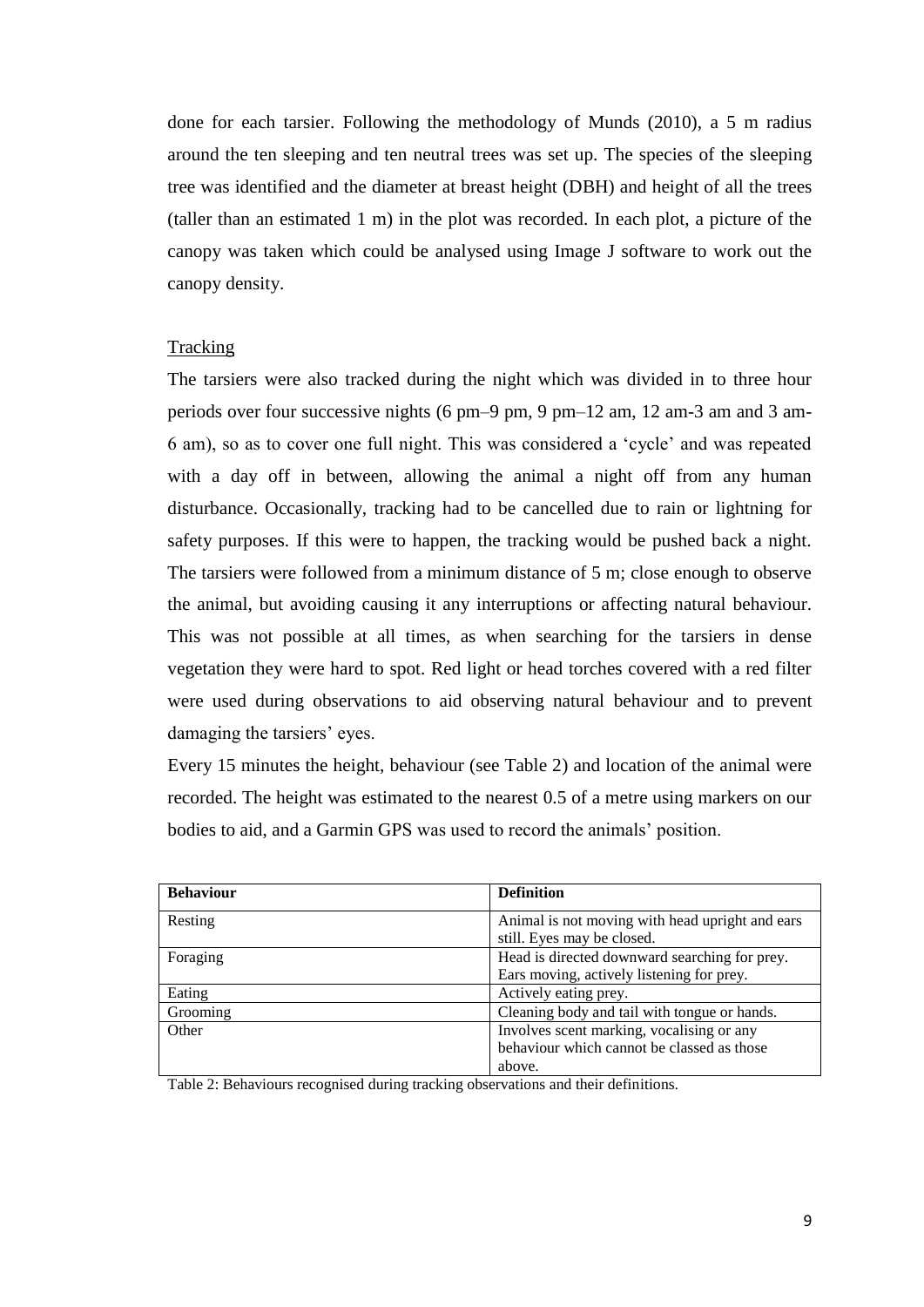#### **Statistical analysis**

## Home range and seasonal influences

GPS points collected during tracking and sleeping site identification, were used to generate minimum convex polygons (MCPs) in ArcGIS to estimate the home range size of the tarsiers. The data was abnormal and transformations proved unsuccessful, thus Spearman's rank correlation analysis was used to test for a correlation between the distances travelled during tracking sessions and rainfall.

## Sleeping site preference

Firstly, 10 sleeping trees were selected from each tarsier and compared. The Anderson Darling test was used to test for normality for sleeping heights ( $P = < 0.005$ ), DBH (P  $=$  <0.005) and tree height (P = 0.553). The non-parametric test Wilcoxon's Rank sum test was used to test for variation in the sleeping heights and DBH, whereas a student t test was used to test for variation in tree height, after a log transformation.

Next, the ten sleeping plots and ten neutral plots of each tarsier subjected to habitat analysis were compared. The vegetation data was tested for normality using the Anderson Darling test and found to abnormal ( $P = <0.005$ ), thus non parametric tests were used. The Kruskal Wallis analysis of variance was used to test for variance between the sleeping and neutral plots of tarsiers. Wilcoxon's Rank sum test was used to test between two groups.

A Generalised Linear Model (GLM) was used to incorporate both habitat and climatic factors to see whether one factor influenced sleeping site selection more than others. Although it was found that some factors did have a significant effect on sleeping site selection e.g. moon phase vs distance from river, the data was abnormal and transformations proved unsuccessful (See Appendix I).

All tests were run in Minitab with a 95% confidence level.

#### **Results**

#### Surveys and collarings

The surveys mounted to a total survey effort of 7.47 km. Only two adult female tarsiers were spotted throughout the surveys, approximately 690 m apart, but both were caught by hand and fitted with a radio collar. Female 1 was 119 g, captured in a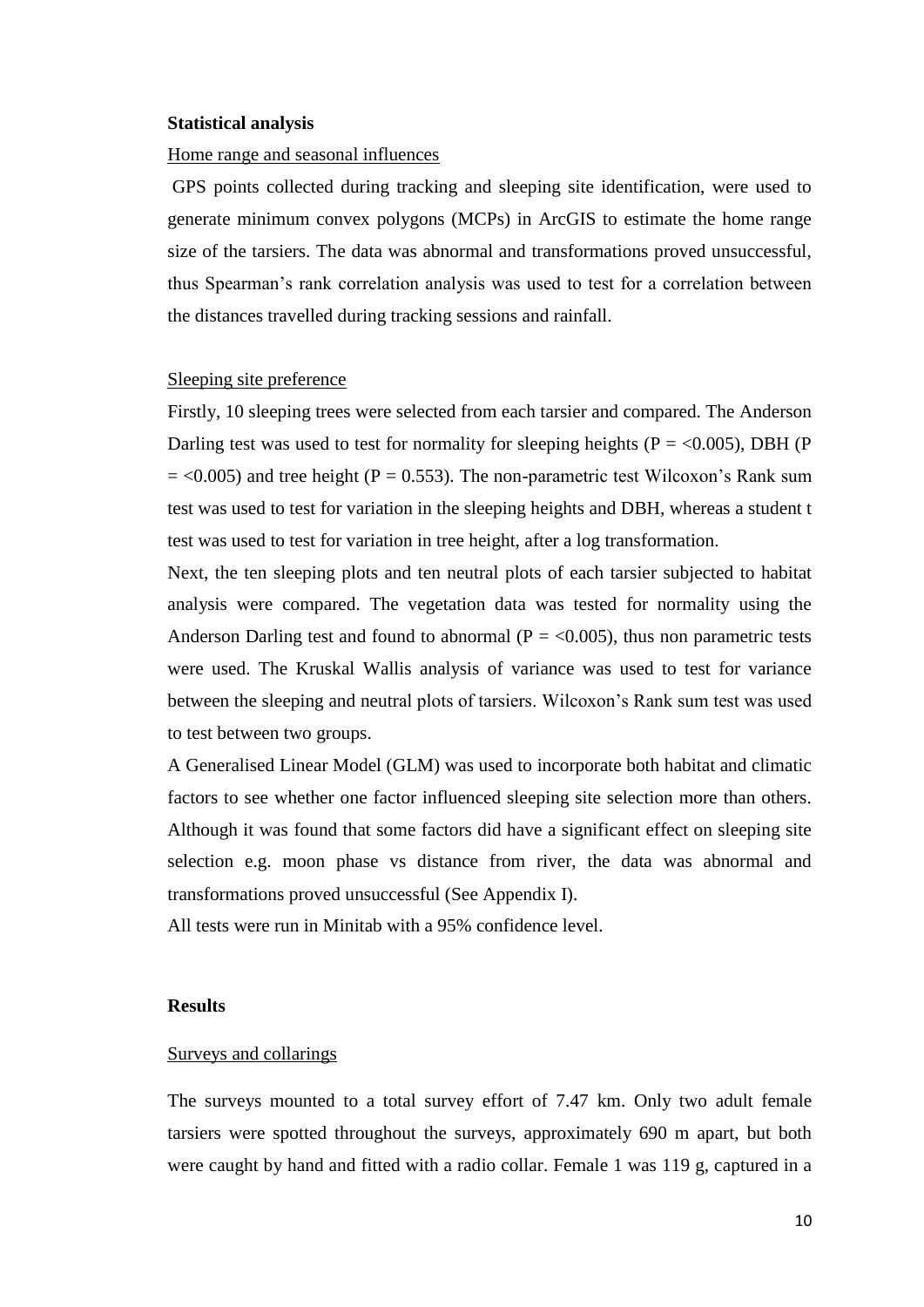riparian forest habitat and Female 2 weighed 150 g and was pregnant at the time. She inhabited a more semi inundated forest. Table 3 shows a summary of some of the morphological measurements and capture data taken for both of the tarsiers.

| Animal          | Weight $(g)$                       | Height captured (m) Date |                    | <b>Time</b> |
|-----------------|------------------------------------|--------------------------|--------------------|-------------|
| <b>Female 1</b> | -119                               | 1.0                      | $02/02/2012$ 22:50 |             |
| Recapture - 125 |                                    | 1.5                      | 15/05/2012 18:00   |             |
|                 | <b>Female 2</b> 150 (pregnant) 1.5 |                          | 08/03/2012 01:10   |             |
| Recapture - 120 |                                    | 2.0                      | 16/07/2012 19:00   |             |

Table 3: Capture, recapture (height, date, time) and morphological data (weight) of the two tarsiers caught at DGFC.

## Sleeping sites

Female 1's sleeping site was found on 69 occasions and Female 2's on 97. Both were always found clinging to vertical trunks or branches of trees and were often positioned partially behind leaves. For both tarsiers, the sleeping trees were often clustered in small groups throughout their range and Female 1 had the majority of her sleeping sites along the river bank. (Fig.3). Female 2 (Mdn: 3.5 m) slept significantly higher during the day than Female 1, (Mdn: 2 m)  $W = 2143.0$ ,  $P = <0.001$ .

Female 1 was found on 28 different trees, made up of 5 species, which were grouped into 14 different 'sites'. Female 2 was found on 19 different trees (16 sites), made up of 4 species, 2 species the same as Female 1. Both tarsiers returned to the majority of their sleeping sites more than three times (Female 1 maximum time on one tree: 16 (Fig. 4), Female 2: 41 (Fig. 5)).



Fig. 3. Google Earth map of sleeping site locations of Female 1 (red) and Female 2 (green).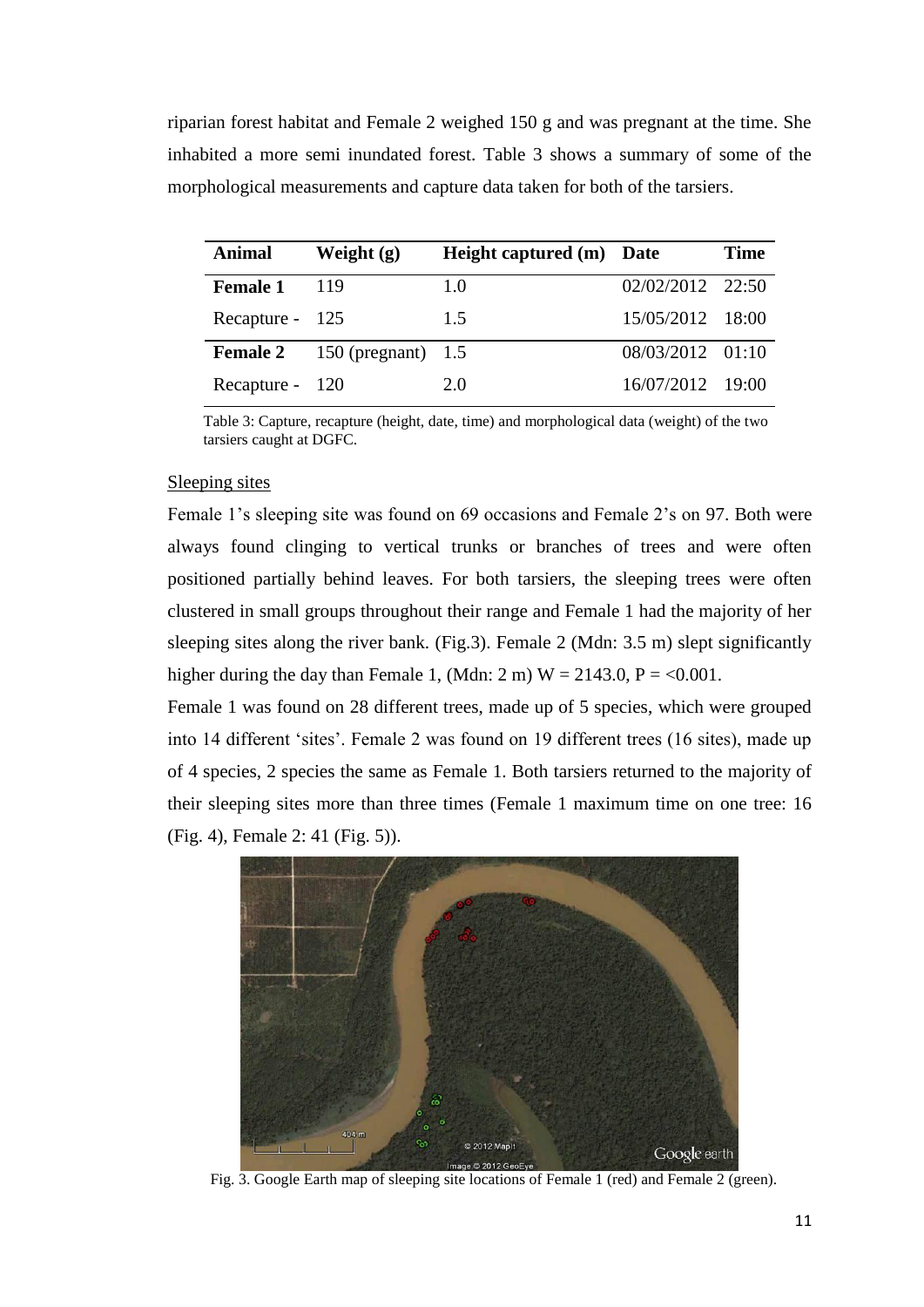

Fig. 4. Number of days Female 1 was observed on each sleeping site.



Fig. 5. Number of days Female 2 was observed on each sleeping site.

The mean height of Female 1's sleeping trees was 4.11 m and 4.82 m for Female 2, there is no significant difference between the two results (t  $(18) = 1.15$ , P = 0.265). There is a significant difference between the DBH of sleeping trees of Female 1 (Median (Mdn) 3.41 cm) and Female 2 (Mdn 4.44 cm) (W = 133.0, P = 0.04) and also between the heights at which the two tarsiers slept (Female 1: Mdn 2 m, Female 2: 3.5 m),  $W = 2143$ ,  $P = 0.001$ . Female 2's sleeping trees have a significantly larger DBH than the sleeping trees of Female 1's and Female 2 also slept significantly higher. Female 1 was found to sleep alone during all diurnal observations. Female 2 however, gave birth ten days after collaring and cradled the infant during daylight hours. As the infant aged, we observed it starting to sleep separately and away from its mother (see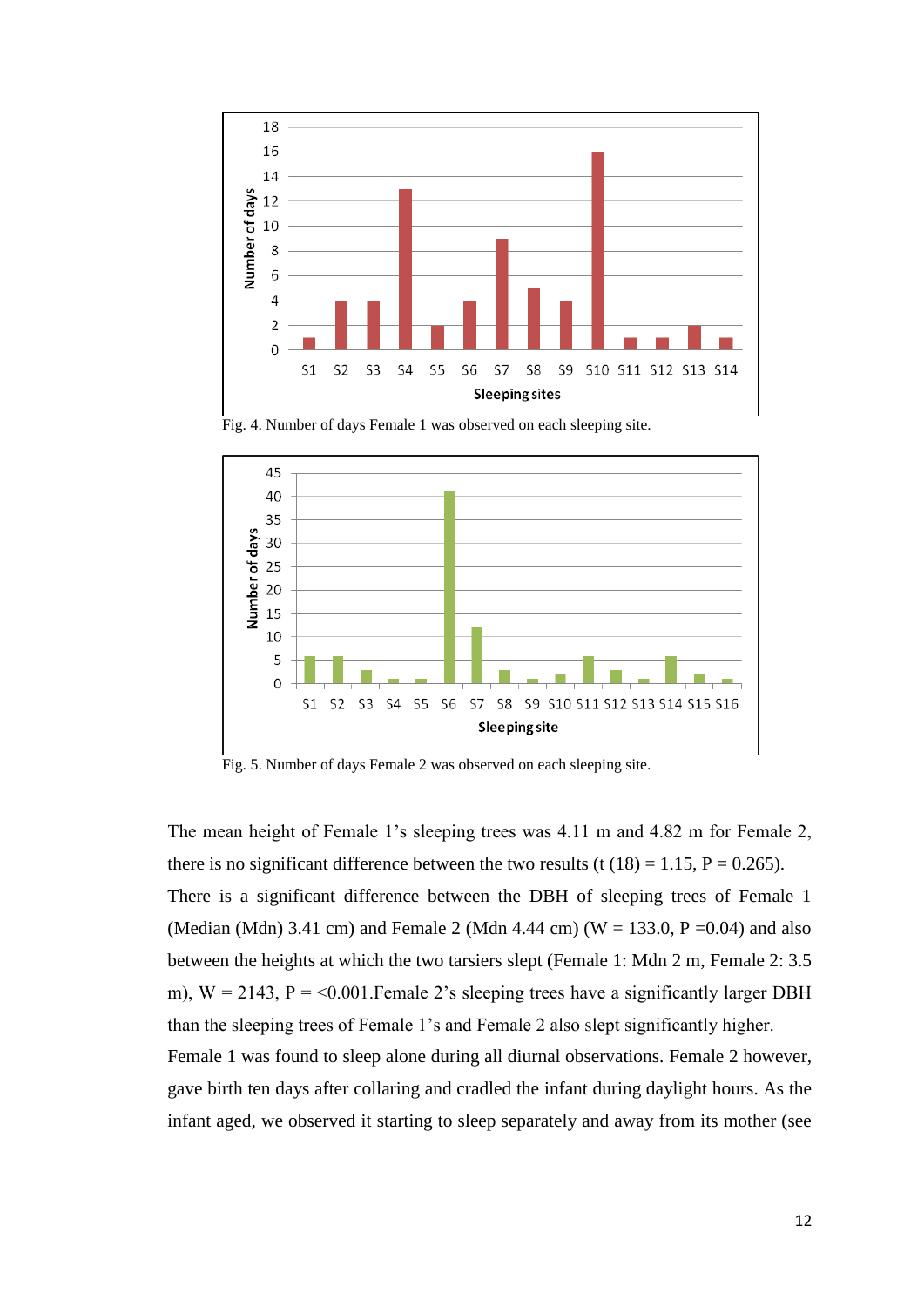Table 4 for summary). A wild tarsier was also observed sleeping in a tree about 2 m away from Female 2 on one occasion.

| Age of infant<br>(days) | <b>Sleeping observations</b>                                                                                                                                                                                           |
|-------------------------|------------------------------------------------------------------------------------------------------------------------------------------------------------------------------------------------------------------------|
| 16                      | First time observed not being cradled by mother, but from here<br>on seen both cradled and sleeping apart.                                                                                                             |
| 57                      | First time observed sleeping on a different tree to the mother,<br>$3.5$ m away.                                                                                                                                       |
| 86                      | First time infant was not visually observed with mother or in a<br>nearby tree, but vocalizations could be heard from the<br>suspected infant. The next day the infant was sleeping on the<br>same tree as the mother. |

Table 4: Sleeping observation highlights of Female 2 and her infant.

### Habitat analysis

### *Tree height*

Comparison of the four study areas showed that the tree heights between Female 1's plots (Sleeping: Mdn 3.22 m, Neutral: Mdn 3.18 m) and Female 2's plots (Sleeping: Mdn 3.08 m, Neutral: Mdn 3.55 m) differed significantly,  $H(3) = 9.75$ , P=0.02. Table 5 shows the results of further analyses, showing that Female 2's neutral plots had significantly taller trees than her sleeping plots.

| <b>Test</b>                            | Significant/No significant difference |
|----------------------------------------|---------------------------------------|
| Female 1 sleeping vs Female 1 neutral  | No significant difference             |
|                                        | $(W = 75758.5, P = 0.779)$            |
| Female 2 sleeping vs Female 2 neutral  | Significant difference                |
|                                        | $(W = 103217.5, P = 0.002)$           |
| Female 1 sleeping vs Female 2 sleeping | No significant difference             |
|                                        | $(W = 99649.0, P = 0.492)$            |
| Female 1 neutral vs Female 2 neutral   | No significant difference             |
|                                        | $(W = 47591.5, P = 0.171)$            |

Table 5: Tests conducted on whether tree height significantly differed between the 4 different plots of the two tarsiers.

### *DBH and tree number*

The four plots significantly differed by DBH (Female 1 sleeping: Mdn 2.17 cm, Female 1 neutral: 2.31 cm, Female 2 sleeping: 2.20 cm and Female 2 neutral: 1.97cm), H (3) =14.27, P=0.003) and tree number (Female 1 sleeping: Mean 46.6,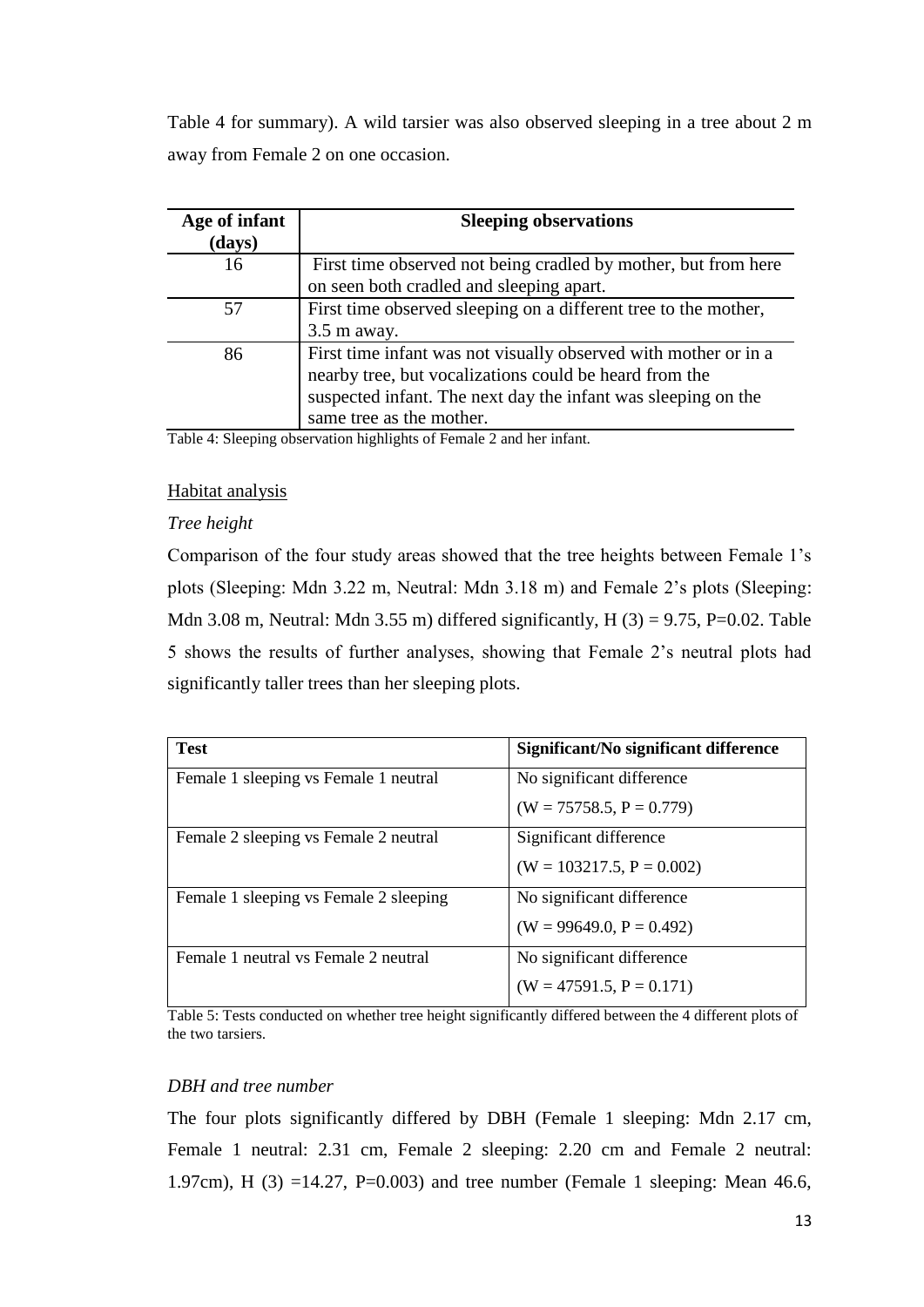| <b>Test</b>                            | Significant/No significant difference  |
|----------------------------------------|----------------------------------------|
| Female 1 sleeping vs Female 1 neutral  | DBH: Significant difference            |
|                                        | $(W = 219595.5, P = <0.001)$           |
|                                        | Tree number: Significant difference    |
|                                        | $(t (18)= 5.32, P = <0.001)$           |
| Female 2 sleeping vs Female 2 neutral  | DBH: No significant difference         |
|                                        | $(W = 228647.0, P = 0.117)$            |
|                                        | Tree number: No significant difference |
|                                        | $(t(18) = 0.92, P = 0.185)$            |
| Female 1 sleeping vs Female 2 sleeping | DBH: No significant difference         |
|                                        | $(W = 288232.5, P = 0.176)$            |
|                                        | Tree number: Significant difference    |
|                                        | $(W = 132.0, P = 0.044)$               |
| Female 1 neutral vs Female 2 neutral   | DBH: Significant difference            |
|                                        | $(W = 96231.0, p = 0.001)$             |
|                                        | Tree number: Significant difference    |
|                                        | $(t(18) = -2.15, p = 0.023)$           |

Female 1 neutral: Mean 19.9, Female 2 sleeping: Mean 34.3, Female 2 neutral: Mean 30).

Table 6: Comparisons made between the plots of the two tarsiers and the plots themselves and whether they differed significantly

Further analyses shown in Table 6 illustrate that Female 1 had significantly more trees in her sleeping plots than her neutral plots, with significantly smaller DBHs. Female 1's sleeping plots also had significantly more trees than Female 2's sleeping plots, but there was no significant difference between their DBHs. The neutral plots of both tarsiers significantly differed in both DBH and tree number; Female 1 had less trees with significantly larger DBH.

# *Canopy density*

There was no significant difference between Female 1's sleeping and neutral plot when comparing canopy density  $(t(18) = 1.01, P = 0.328)$  and no significant difference between the canopy density of Female 1's sleeping and Female 2's sleeping plots (t (18) =-0.32, P = 0.755). Female 2's sleeping plot had a significantly higher canopy cover than her neutral plot ( $W = 132.5$ ,  $P = 0.002$ ).

### **Tracking**

Female 1 was tracked for a total of 77 hours and Female 2, 121 hours.

Primarily both tarsiers were observed to forage alone; however, both females were seen with other tarsiers. Female 1 was seen with a male tarsier on one occasion during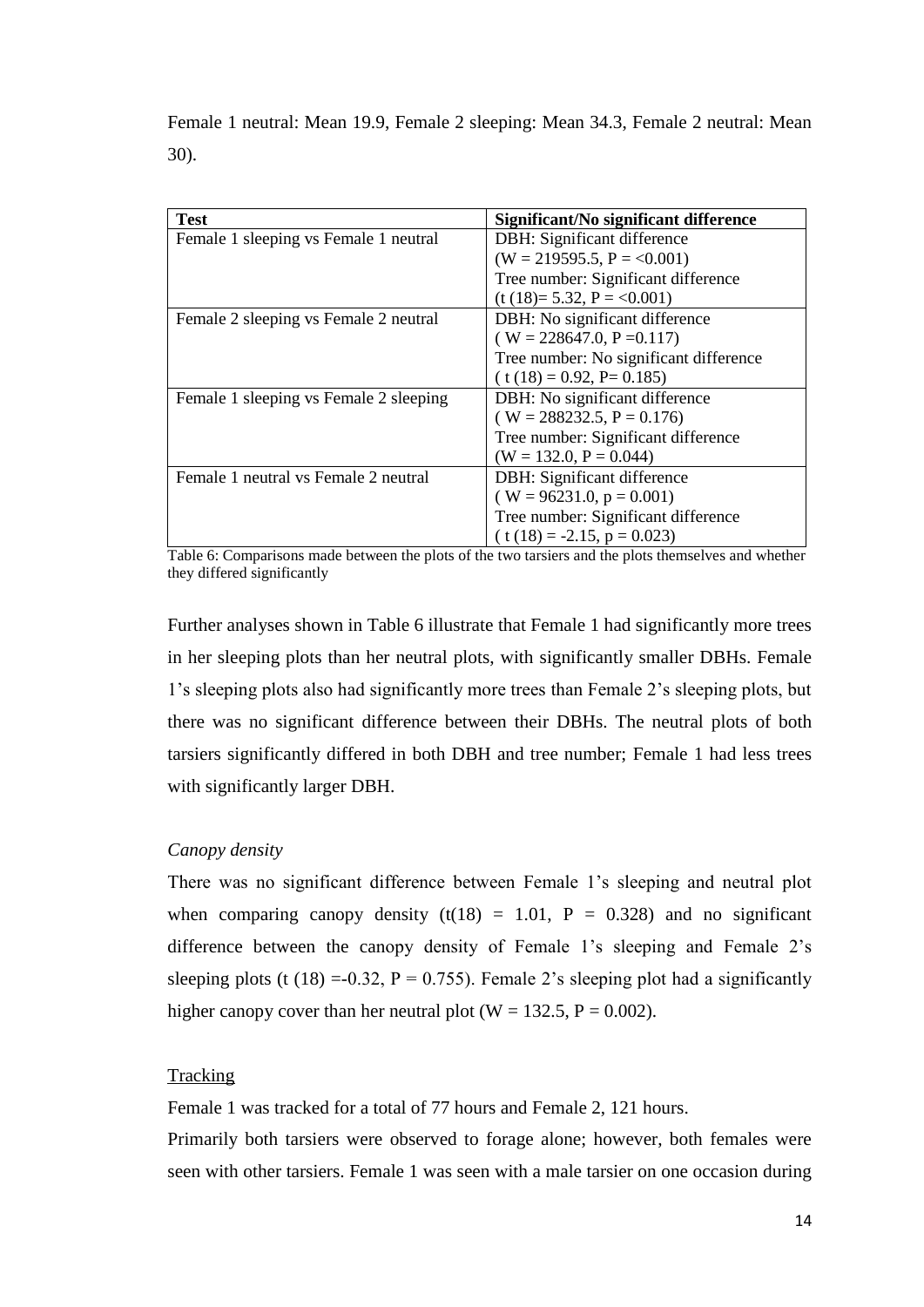the night. They vocalised to each other before travelling and foraging together for 63 minutes when they moved in separate directions. Female 2 was also observed with a male tarsier on two separate occasions. On the first occasion, the male seemed to chase Female 2 until she made some loud vocalizations and the male moved away. On the second occasion, Female 2 joined the male high in a tree for no more than 10 minutes before vocalising and leaving. Suspected males were also observed in both of the Female's ranges on a number of occasions.

Female 2 was observed to 'park' her offspring on small trees and saplings while she foraged close by, moving it every now and again by carrying it in her mouth. As the infant aged, we began to see it become more independent (see Table 7 for summary).

| Age (days) | <b>Observations during tracking</b>                               |
|------------|-------------------------------------------------------------------|
| 37         | The last time the mother was observed carrying the infant         |
| 49         | First time the infant is seen following the mother independently. |
|            | Mother begins to return to the infant less often.                 |
| 53         | Last time the infant is seen suckling                             |
| 63         | First time the infant is seen catching prey for itself.           |

Table 7: Highlights of the observations between Female 2 and her infant.

### *Behaviour*

Figures 6 and 7 show the behaviours observed of each tarsier throughout the night. Female 1 (Fig. 6) was most active at the beginning of the night between 18:00 and 21:00 which dropped in the middle of the night. She spent the majority of her time during the 21:00 to 06:00 observations resting and foraging.



Fig. 6: Female 1 mean percentages of behaviour observed during each 3 hour segment.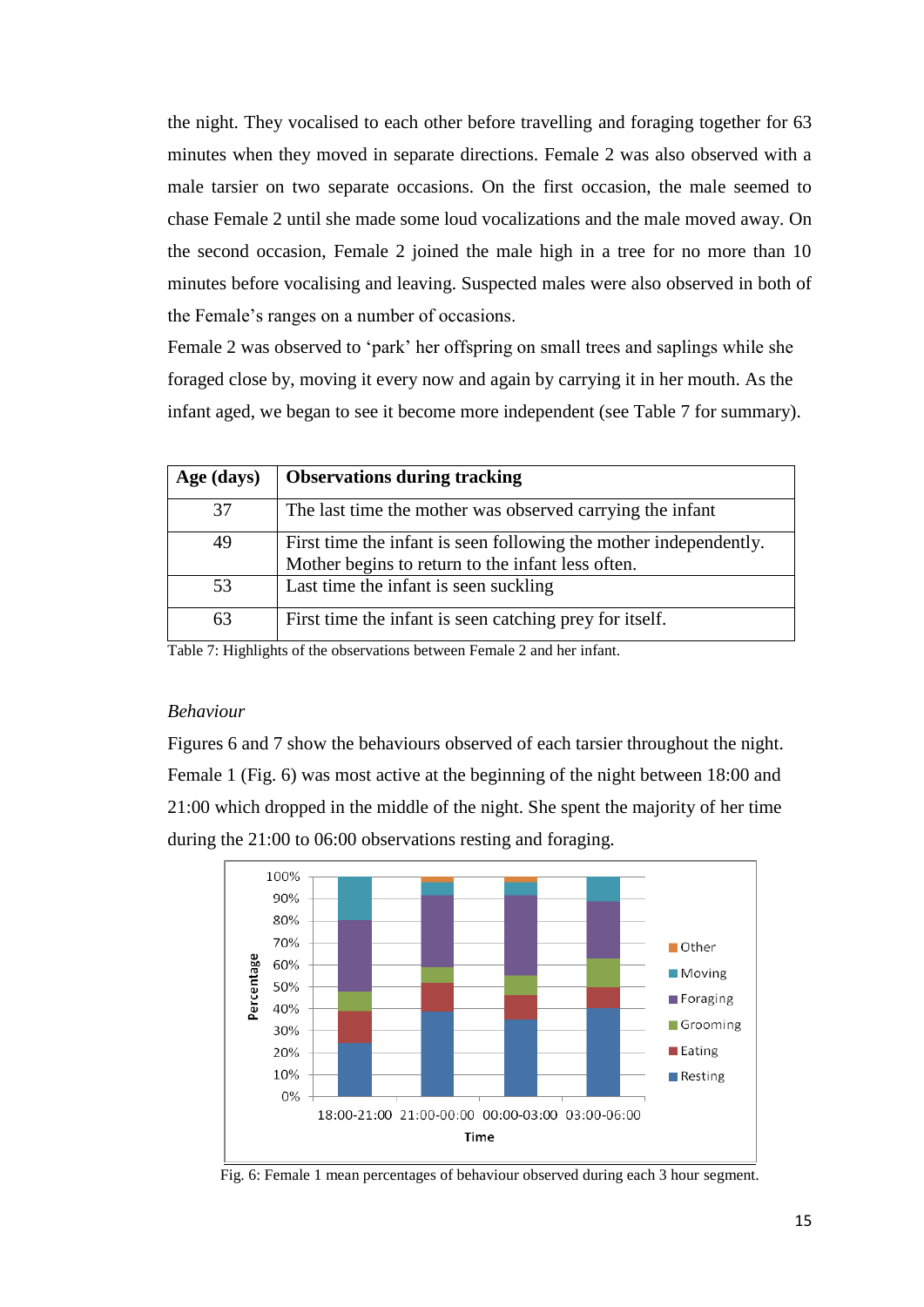Female 2 (Fig. 7) was more active at the beginning and end of the night. She was observed to rest for the majority of time (65 %) during the 21:00 to 00:00 segment. She foraged and groomed consistently throughout the night, but was observed eating the least between 21:00 and 00:00. Both tarsiers were observed eating, amphibians, reptiles and insects.



Fig. 7: Female 2 mean percentages of behaviour observed during each 3 hour segment.

## *New behaviour*

The two collared females, as well as a wild male were all seen to perform a regurgitating like behaviour. It involved tilting their head backwards and bringing up food which they retained in their mouths and remasticated. The whole process usually lasted no longer than 10 seconds. Female 1 was first observed to perform this behaviour after 2 months of observations and Female 2, only 2 weeks. From the first observation it regularly reoccurred. Both tarsiers began to retch shortly after eating or grooming, but both were also observed regurgitating and chewing the food when eating and grooming had not been observed beforehand.

## *Heights observed*

There is a significant difference (W = 96577.5, P = <0.001) between the mean heights of Female 1 (Mean: 1.86 m) and Female 2 (3.75 m) Further analysis of height during different hours of the night (Fig. 8) showed that Female 1 stayed between a mean height of 1.5 m and 3 m. Female 2 however, showed more of a pattern, gradually increasing in mean height at the beginning of the night before peaking to over 7 m at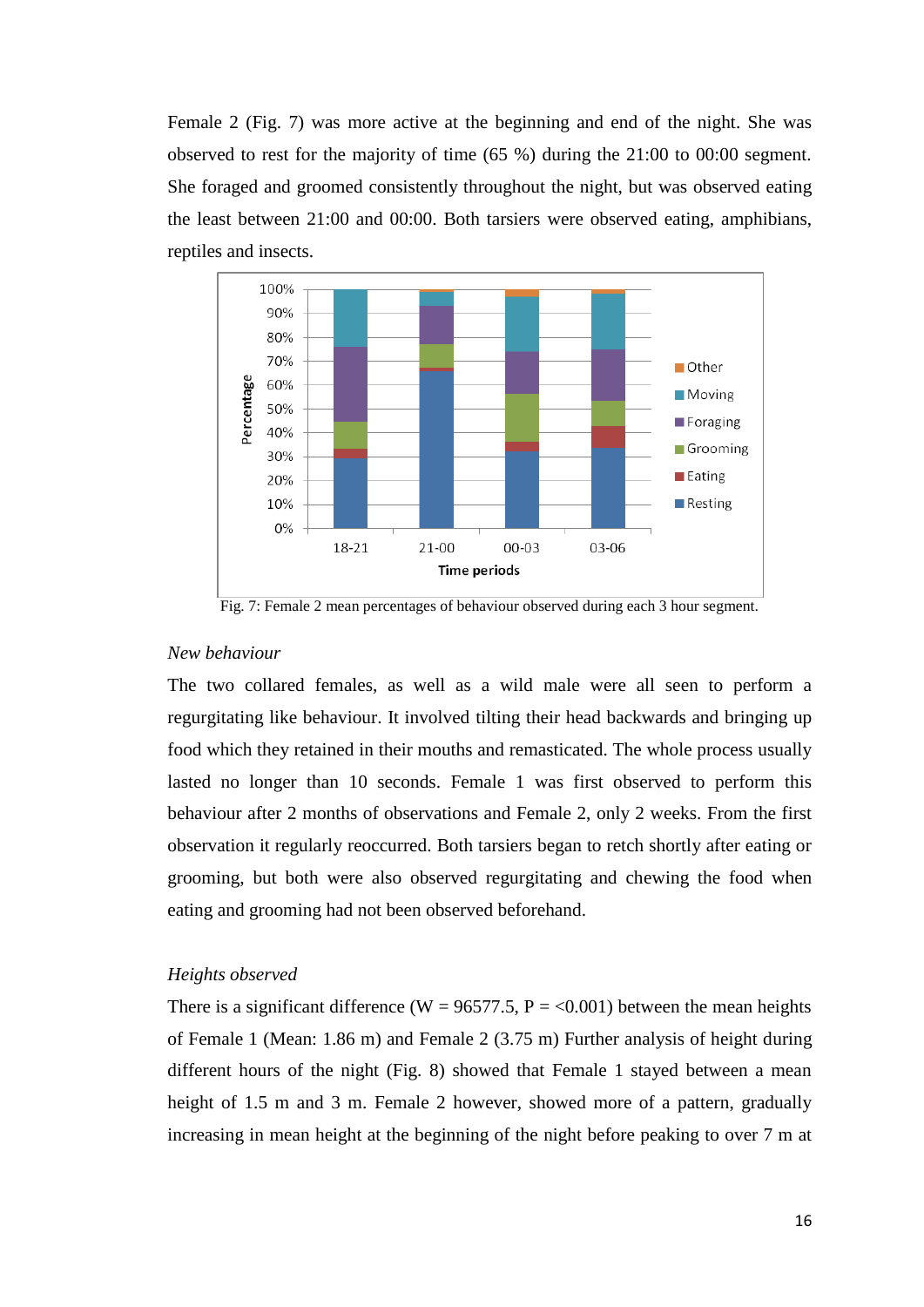10 pm. Her mean height then dropped at midnight when it began to gradually decrease towards the end of the night.



Fig. 8 Mean heights (m) of Females 1 and 2 at different hours of the night.

# *Distance travelled*

The distance travelled over the night varied with each 3 hour segment. Figure 9 shows that both tarsiers travelled a similar distance for different periods of the night. The furthest distance travelled was at the beginning of the night. Activity decreased between 9 pm and 12 am, but increased towards the end of the night, peaking again between 3 am and 6 am.



Fig. 9 Mean distance travelled (m) by Females 1 and 2 at different periods of the night.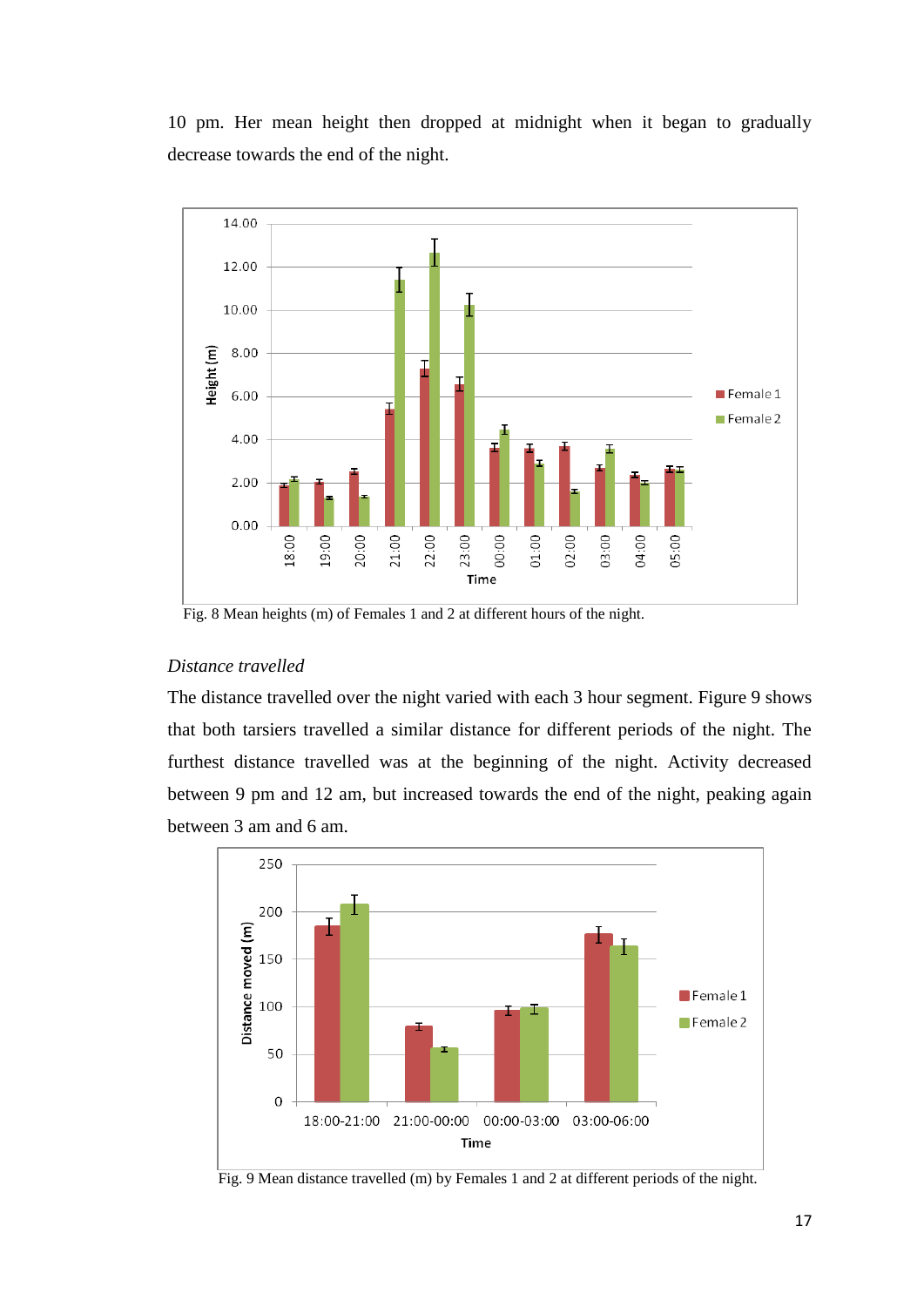#### Home range

Using sleeping site information alone, Female 1's range is 3.76 ha and Female 2's 1.11 ha. Incorporating all of the tracking and sleeping data, the total home range sizes of the tarsiers are of similar sizes (Female  $1 = 6.51$  ha, Female  $2 = 5.48$  ha) (Fig. 10). The points are also clustered for both tarsiers; Female 1 spent the majority of her time along the river bank whereas Female 2 was largely concentrated towards the middle of her range.

### *Seasonal differences*

When distance travelled was correlated with rainfall, there was no significant difference for either tarsier (Female 1:  $p(27) = 0.381$ ,  $P = 0.493$ , Female 2:  $p(43) = -$ 0.089, P =0.571). Distance travelled did not increase as rainfall decreased.

Figure 11 shows the total rainfall was similar during the months of February, March and April and then decreased to around 200 mm in May. During this period, Female 1's home range only increased in size by 0.5 ha. Female 2's range, however, increased much more each month (Fig. 12), with the biggest increase from May to June of 1.52 ha. Between June and the first week of July, her home range increased by another 0.96 ha, almost twice as much as Female 1's increased over 3.5 months.



Fig. 10: Minimum convex polygons (MCP) of Females 1 and 2 home ranges based on data collected from tracking and sleeping site locations (white dots).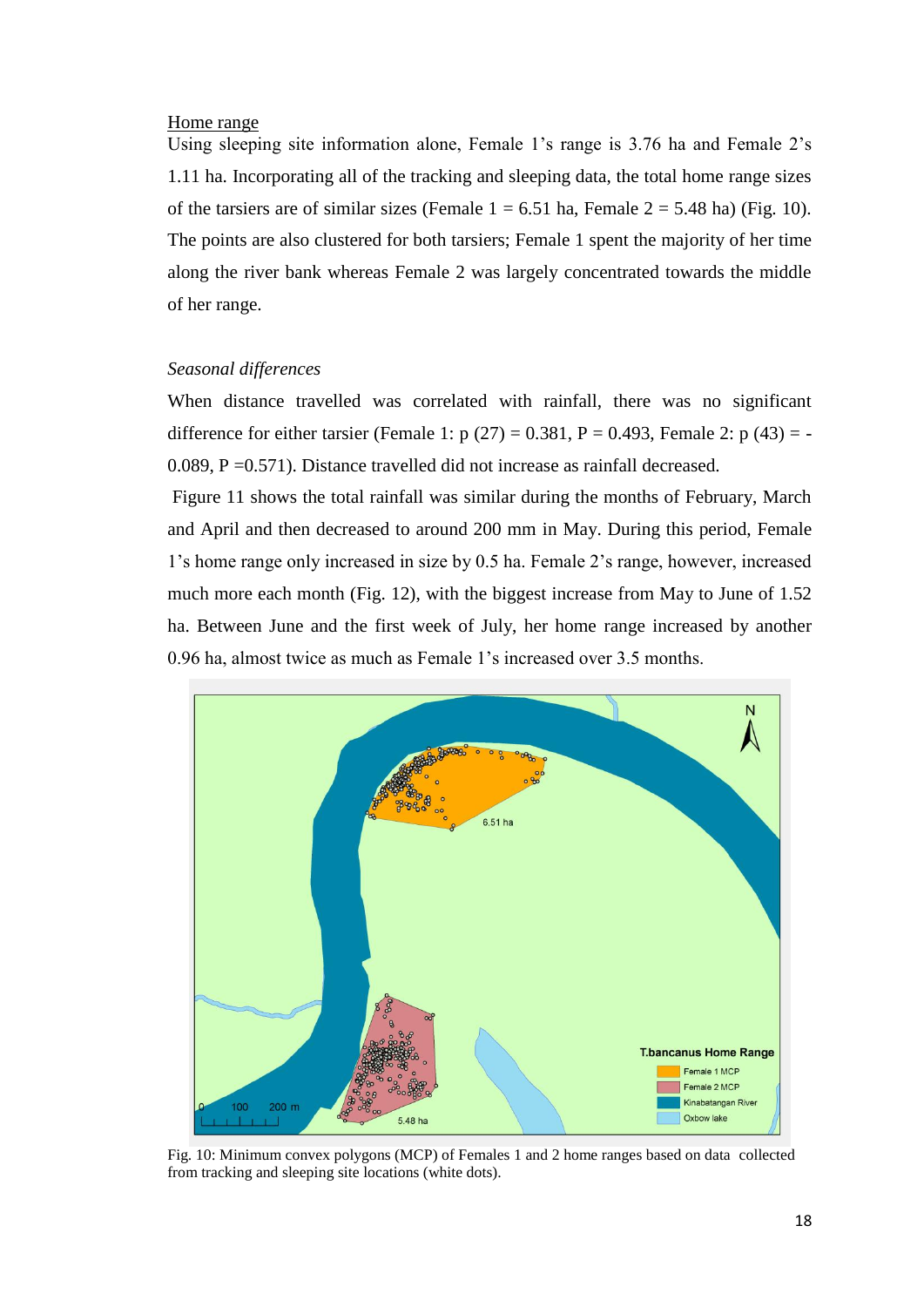

Fig. 11 Total rainfall (mm) each month with home range size calculated each month, based on sleeping site and tracking data.



Fig.12. Total rainfall (mm) each month versus Female 2's home range estimate based on tracking and sleeping site locations.

# **Discussion**

Our estimates of the two adult female home ranges (6.51 ha and 5.48 ha) are similar to the findings of the last Bornean tarsier home range study. Crompton and Andau (1987) found two adult female home range sizes to be 4.5 ha and 9.5 ha. Similarly, it was found in this study that the home range estimates using sleeping locations alone were much smaller, also supporting Crompton & Andau's (1987) findings. To date, only Gursky (2000) found seasonal differences in the home ranges of spectral tarsiers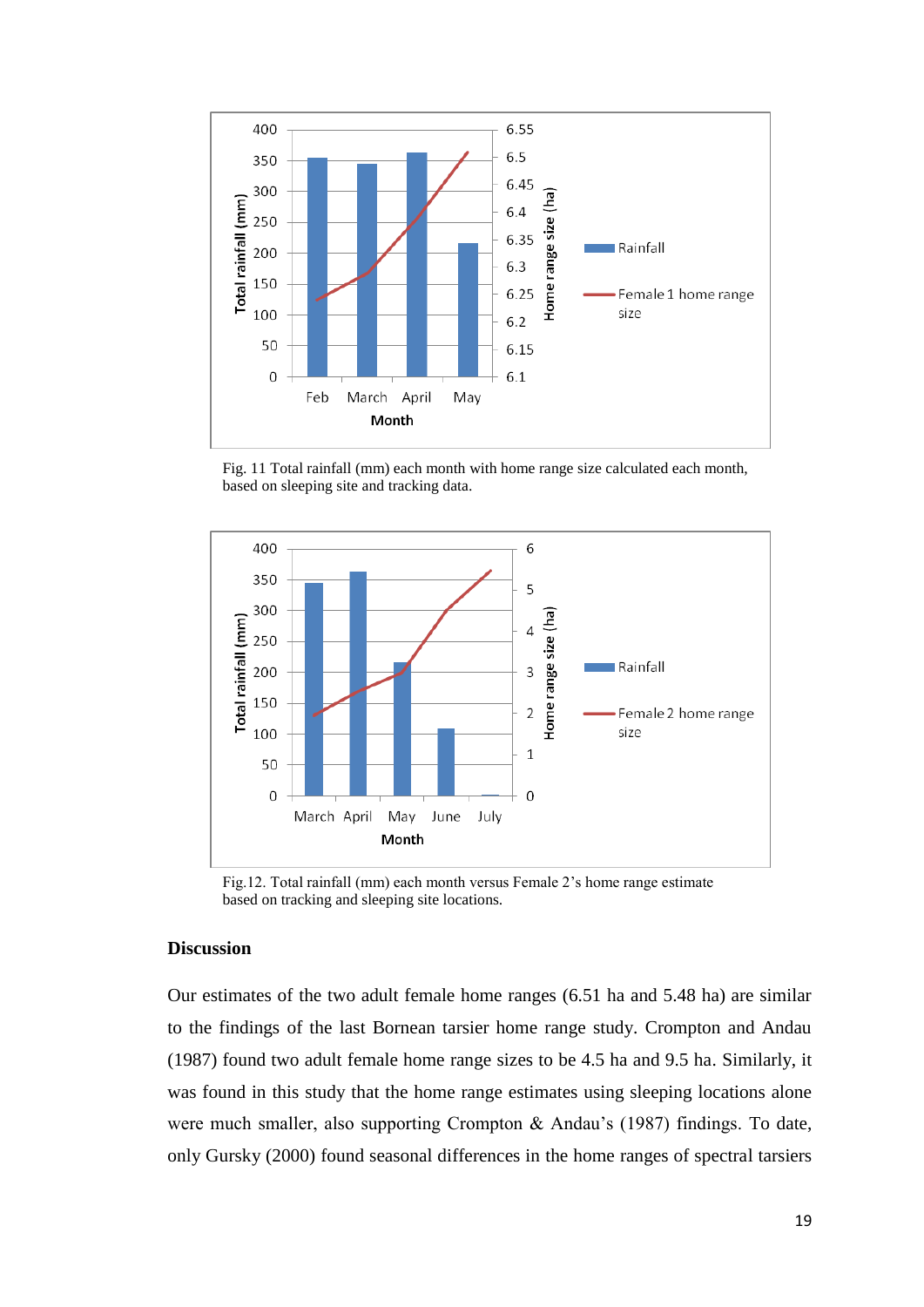by looking at distance travelled. We found no significant difference in distance travelled versus rainfall. However, one big drawback of our study was that it only covered the months of February to the beginning of July, incorporating just one month during the wet season (Scott, 1989). Other primate studies focusing on seasonality and home range were at least one year long (Gursky, 2000; Sylviane *et al.,* 2011), thus a longer study covering full seasons may produce different results. Our results did show that the tarsiers' home ranges increased, but this is likely to be due to the accumulation of data as the study progressed. Female 2's home range however did increase twice as much when the rainfall troughed in May, hinting that rainfall may have caused this. However, the following factors could also have played a role. Tracking of Female 1 had ceased at this time, thus location data was only collected from Female 2, and Female 2's infant was also becoming more independent, thus she may have been able to travel further away from it. A different method of estimating home range size may also produce more reliable results. The MCP method of measuring home range is useful to compare size to other studies, but it has been criticised of overestimating home range sizes (Kie *et al.,* 2010; Richard & Powell, 2008). MCPs use outlying location points, thus areas which a tarsier was never observed in could be included. This is visible in figure 10 of our tarsiers' range. Mechanistic models have been suggested by Kie *et al.* (2010) which incorporate 'animal movement behaviour' which better represent the intensity of space used by the animal, as well reflecting how an animal responds to any changes in its environment.

The tarsiers were found to be primarily solitary, but males were observed within the ranges of both females, supporting the findings of other studies that home ranges overlap (Crompton & Andau, 1987; Niemitz, 1984). Males were also seen travelling with the females during tracking and Female 2 was observed with a male on more than one occasion. Crompton & Andau (1987) never observed two tarsiers together during the night and Fogden (1974) observed it only 8 times between 2 tarsiers over 2 years.

We found both tarsiers to sleep on exposed tree trunks and branches, often in dense vegetation, similar to other studies (Crompton & Andau, 1987; Niemitz, 1979). Our findings suggest that the tarsiers favoured sleeping trees with certain characteristics, e.g. increased tree number, however the characteristics varied with tarsier. A large proportion of time is spent on a sleeping site and it has been found that sleeping sites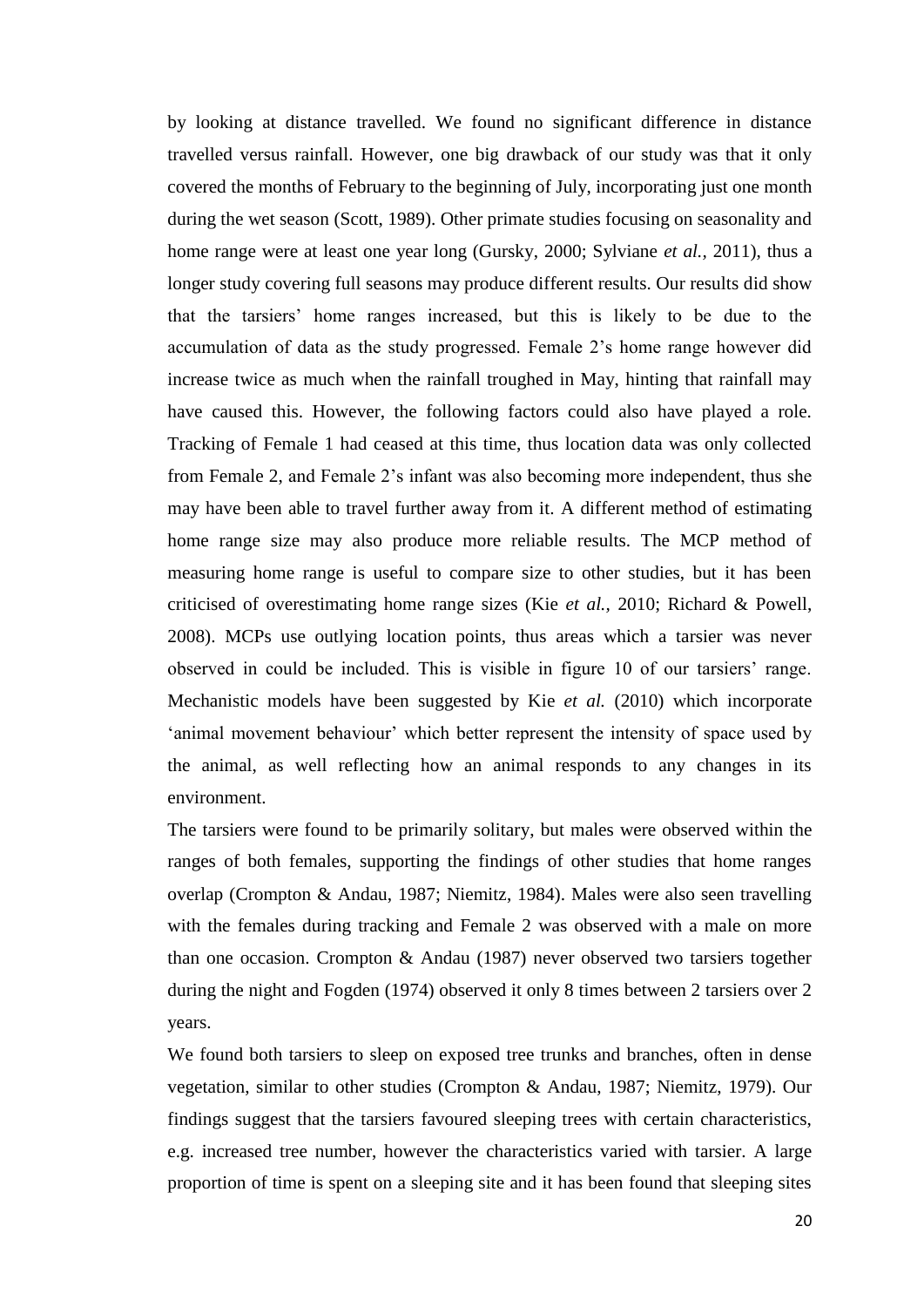can play a role in 'predator defence, thermoregulation and their distribution can affect breeding and social system' (Lutermann *et al.,* 2010). It is perhaps no surprise that each tarsier's sleeping site was distinguishable from other trees within their range and that they often returned to them. Average sleeping height showed both tarsiers slept lower than other findings (Fogden, 1974; Niemitz, 1979; Niemitz, 1984; Crompton & Andau, 1987), although this could solely be down to habitat characteristics as the heights between the two tarsiers also significantly differed. Other wild tarsiers were never seen to sleep with the two female tarsiers, although one tarsier was seen on a tree within 2 m of Female 2. Crompton & Andau (1987) reported that they often saw a male and female sleep within 50 m of each other. Our findings on the sleeping behaviour of Female 2 and her infant support that of Roberts (1994).

During the night, our results showed slight cyclicity in the heights and distance travelled at different parts of the night, similar to Crompton & Andau's (1987) findings. Our results also suggest that, although distance travelled throughout the night was similar, behaviour and average heights between the two tarsiers differed. This suggests that, as they inhabited slightly different habitats, tarsiers adapt to their environment, thus habitats affect their movements and how they forage. Merker and Mühlenberg (2005) found that habitat quality influences home range size and foraging behaviour in Dian's tarsier (*Tarsius dianae*). Considering that these Bornean tarsiers live in a fragmented and highly disturbed environment, perhaps seasonality should not be the main focus of future studies, but solely the habitat.

The most significant find from our study is a new behaviour, which we believe has not been seen before in any tarsier species. Our two collared females, as well as a wild male were all observed to exhibit regurgitation and reingestion (R/R) behaviour. R/R is the 'voluntary retrograde movement of food and/or fluid from the oesophagus or stomach into the mouth, the hands, or a substrate, followed by the subsequent consumption of the regurgitant' (Gould & Bres, 1986; Lukas, 1999). R/R occurs consistently in ruminant animals such as cattle and sheep, and is well documented in captive gorillas (*Gorilla gorilla gorilla*) (Lukas, 1999). The cause of this behaviour is unknown for these gorillas and is often documented as a 'stereotypic behaviour'; of which it has 'no obvious goal or purpose' (Odberg, 1987). Stereotypic behaviour is often reported in captive animals e.g. pacing in carnivores (Carlstead & Seidensticker, 1991), presumably to help the animal cope with stress (Rushen, 1993). R/R is considered abnormal behaviour and 'indicates sub-optimal welfare' in captive gorillas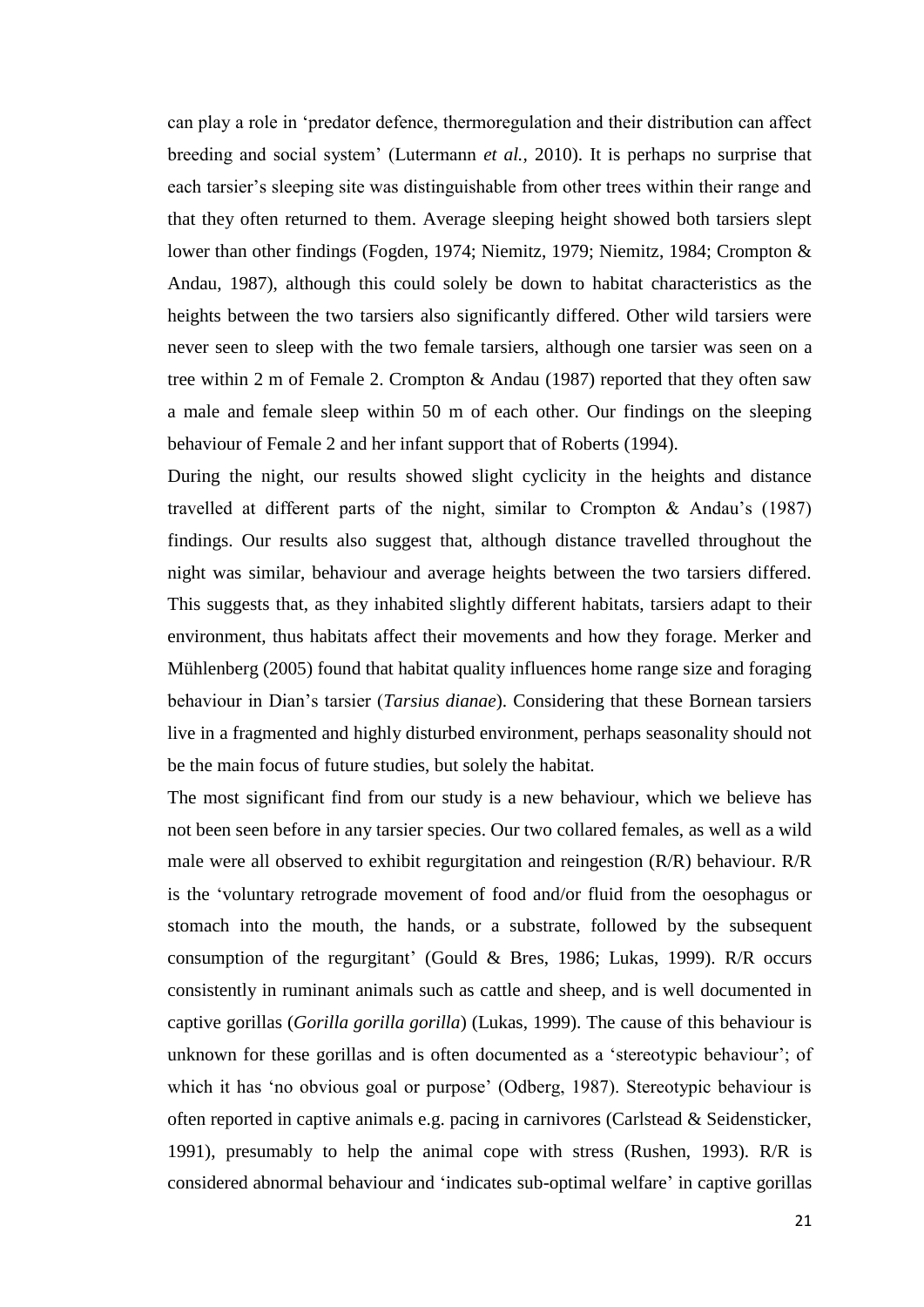(Bloomsmith *et al*., 1989), thus we are led to assume the same for tarsiers. Theories surrounding R/R suggest that it may be 'an adaptive response to boredom, diet, stress, space restriction or lack of control' (Lukas, 1999). This may explain why R/R is rare in free ranging animals, where they are constantly being stimulated by their environment. It has, however, been reported in wild species such as koalas (*Phascolarctos cinereus*) as a result of tooth wear (Logan, 2003), but the first naturally occurring behaviour documented in primates was in the proboscis monkey (*Nasalis larvatus*) by Matsuda *et al.* (2011). He hypothesises that the behaviour could possibly allow increased food intake or to help with the foregut fermenting process. Tarsiers are completely carnivorous and do not have compartmentalised stomachs, thus it is interesting to what is causing this behaviour. However, R/R cannot be stated as a 'behavioural tradition' in tarsiers, but the repetitive nature and the fact it was observed by two tarsiers which were not in contact with each other, implies that it may serve some function (Lukas, 1999). As stress is associated with the behaviour, we cannot rule out the possibility that the presence of observers may have contributed to the behaviour.

Although there are many difficulties associated with studying nocturnal species (Wiens & Zitzmann, 2003) and this study resulted in being only short term, it has still provided an updated insight in to the home range, habitat usage and behaviour of Bornean tarsiers. Future work of incorporating different habitat types and a larger sample number, will tell us much more about the effect habitat quality has on tarsiers. Our study also reflects the importance of continued behavioural studies on this species, as in just a short period of time we witnessed new behaviour. By continuing and improving the home ranging and behavioural studies on the Bornean tarsier, knowledge about these cryptic species and how they are surviving and adapting in their fragmented habitat can be gained.

#### **Acknowledgements**

Firstly I would like to thank Dr Benoit Goossens for giving me this opportunity to work and live in such an amazing place, as well as his continued support throughout the year. Secondly, thank you to all the staff at Danau Girang, especially to Anto whom without his mad catching skills and accompaniment during all hours of the night, this project would not have happened. Also, a huge thank you to Danica Stark and Luke Evans for all of their help and ideas towards this project, you both taught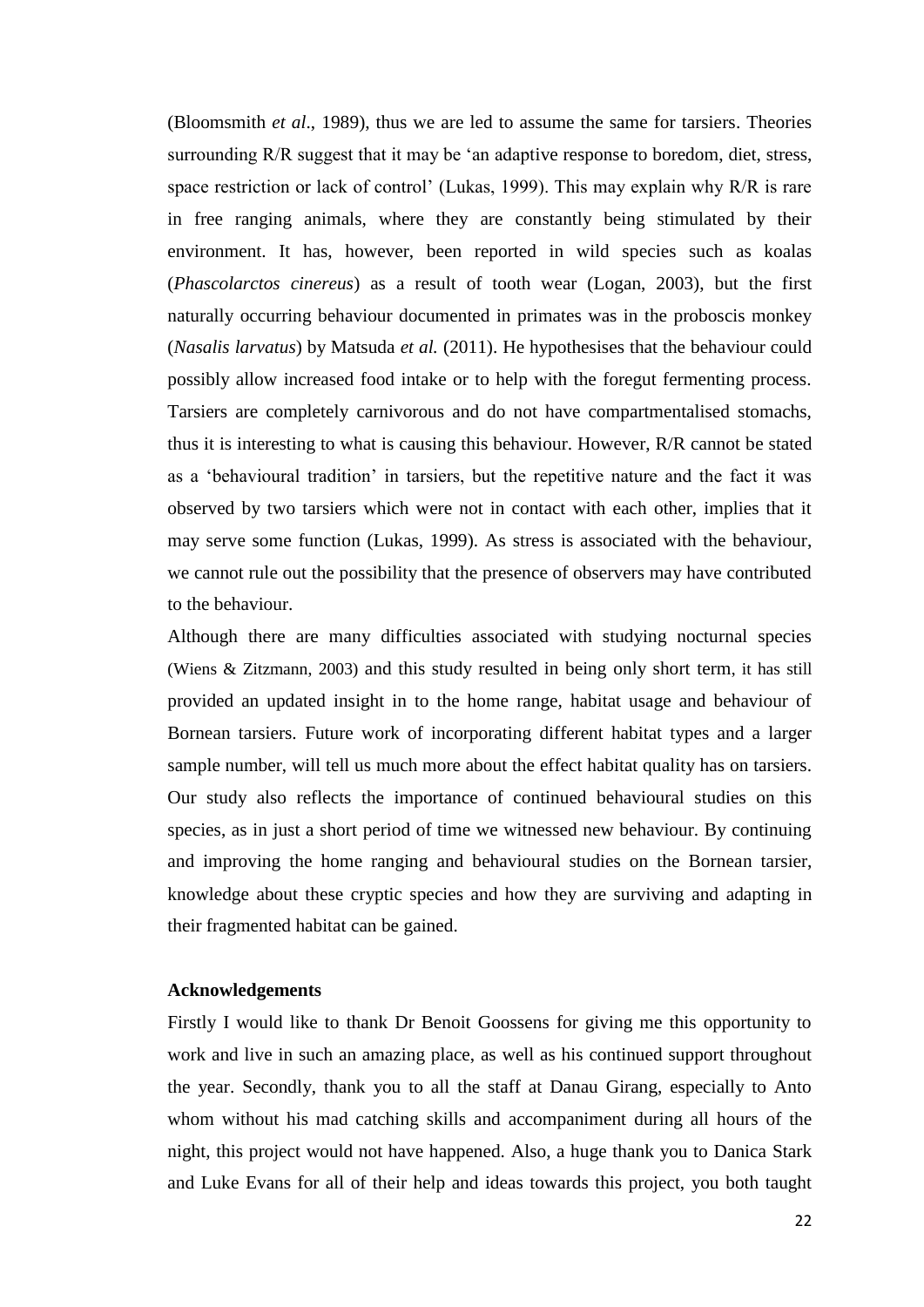me so much. I wish DGFC the best of luck with all projects and future projects to come, the work you do is so worthwhile and I am so grateful to be a part of it.

#### **References**

- Ancrenaz, M., Goossens, B., Gimenez, O., Sawang, A. and Lackman-Ancrenaz, I. (2004). Determination of ape distribution and population size using ground and aerial surveys: a case study with orang-utans in lower Kinabatangan, Sabah, Malaysia. *Animal Conservation* **7**: 375-385.
- Anderson, C. (1981). Subtrooping in a chacma baboon (*Papio ursinus*) population. *Primates* **23:** 445– 458.
- Blackham, G. (2005). Pilot survey of nocturnal primates, *Tarsius bancanus borneanus* (Western tarsier) and *Nycticebus coucang menagensis* (Slow loris) in peat swamp forest, Central Kalimantan, Indonesia [dissertation]. Oxford (UK): Oxford Brookes University.
- Bloomsmith, M.A. and Brent, L.Y., Schapiro, S.J. (1991) Guidelines for developing and managing an environmental enrichment program for nonhuman primates. *Laboratory Animal Science* **4:** 372-377.
- Brandon-Jones, D., Eudey, A.A., Geissmann, T., Groves, C.P., Melnick, D.J., Morales, J.C., Shekelle, M. and Stewart, C.B. (2004). Asian primate classification. *International Journal of Primatology* **25:** 97-164.
- Burt, W. H. (1943). Territoriality and home range concepts as applied to mammals. *Journal of Mammalogy* **24:** 346–352.
- Carlstead, K.and Seidensticker, J. (1991). Seasonal variation in stereotypic pacing in an American black bear *Ursus americanus. Behavioural Processes* **25:** 155–161.
- Crompton, R.H. and Andau, P.M. (1987). Ranging, activity rhythms, and sociality in free-ranging *Tarsius bancanus*: A preliminary report. *International Journal Primatology* **8:** 43-71.
- Crompton, R.H., Blanchard, M. and Thorpe, S.K. (2010). Vertical clinging and leaping revisited: Locomotion and habitat use in the Western tarsier, *Tarsius bancanus* explored through loglinear modeling. *International Journal of Primatology* **31:** 958-979.
- Duckworth, J.W. (1994). Field sighting of the pygmy loris (*Nycticebus pygmaeus*) in Laos. *Folia Primatologica* **63:** 99-101.
- Fogden, M. (1974). A preliminary study of the western tarsier, *Tarsius bancanus* Horsefield. In Martin, R. D., Doyle, G. A., and Walker, A. C. (eds.) (1973). *Prosimian Biology,* Pittsburgh University Press, Pittsburgh, pp. 151-165.
- Goossens, B., Chikhi, L., Ancrenaz, M., Lackman-Ancrenaz, I., Andau, P. and Bruford, M.W. (2006). Genetic signature of anthropogenic population collapse in orang-utans. *Public Library of Science Biology* **4:** 285-291.
- Goossens, B., Chikhi, L., Jalil, F., Ancrenaz, M., Lackman-Ancrenaz, I., Mohamed, M., Andau, P. and Bruford, M.W. (2005). Patterns of genetic diversity and migration in increasingly fragmented and declining orang-utan (*Pongo pygmaeus)* populations from Sabah, Malaysia. *Molecular Ecology* **14:**  441-456.
- Gould, E. and Bres, M., (1986). Regurgitation and reingestion in captive gorillas: description and intervention. *Zoo Biology* **5:** 241–250.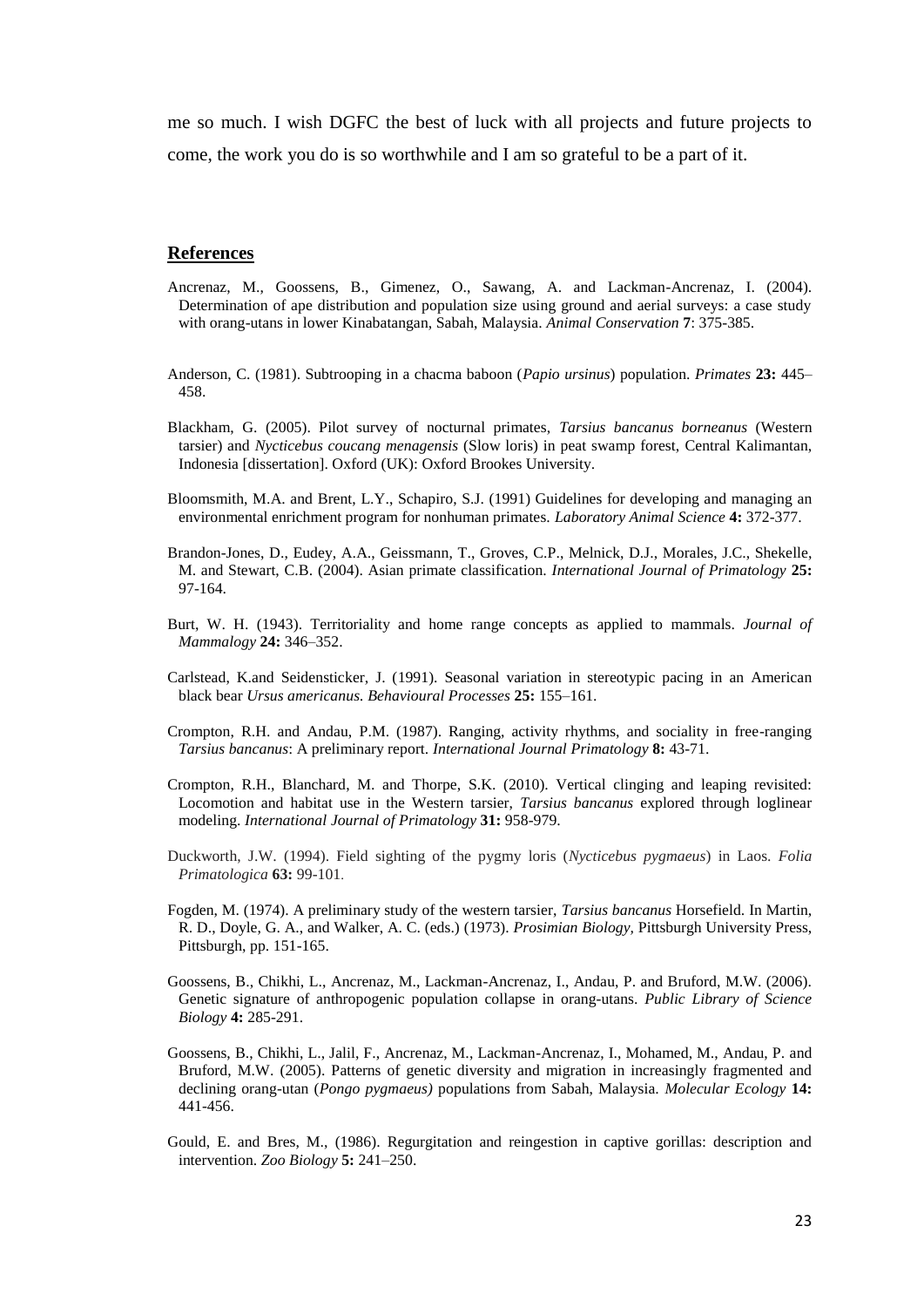- Gursky, S. (1998). Effects of radio transmitter weight on a small nocturnal primate. *American Journal of Primatology* **46:** 145-155.
- Gursky, S. (2000). Effect of seasonality on the behavior of an insectivores primate, *Tarsius spectrum*. *International Journal of Primatology* **21:** 477-495.
- Gursky, S. (2007). Tarsiiformes. In: Campbell C, Fuentes A, MacKinnon K, Panger M, Bearder, S.K., editors. Primates in perspective. Oxford: Oxford University Press. pp 73-85.
- IUCN—The World Conservation Union. (2008). *IUCN Red List of Threatened Species*, Available at: <http://www.redlist.org>.[Accessed 20/10/11].
- Izard, M, Kay., Wright, P.C. and Simons, E.L. (1985). Gestation length in *Tarsius bancanus*. *American Journal of Primatology* **9:** 327-331.
- Kie, J.G., Matthiopoulos. J., Fieberg, J., Powell, R.A., Cagnacci, F., Mitchell, M.S., Gaillard, J.M. and Moorcroft, P.R. (2010). The home-range concept: are traditional estimators still relevant with modern telemetry technology? *Philosophical Transactions of The Royal Society* **365:** 2221-2231.
- Lehman, S.M., Nargolwalla, M., Faulkner, A., Taylor, N. and Lundy, R. (2007). Test of the optimal body size model for strepsirhines. *International Journal of Primatology* **28:** 211–230.
- Li, B.G., Chen, C., Ji,W. and Ren, B. (2000). Seasonal home range changes of the Sichuan snub-nosed monkey (*Rhinopithecus roxellana*) in the Qinling Mountains of China. *Folia Primatologica* **71:** 375– 386.
- Logan, M. (2003). Effect of tooth wear on the rumination like behavior, or merycism, of free-ranging koalas (*Phascolarctos cinereus*). *Journal of Mammology* **84:** 897–902.
- Lukas, K.E. (1999). A review of nutritional and motivational factors contributing to the performance of regurgitation and reingestion in captive lowland gorillas (*Gorilla gorilla gorilla*). *Applied Animal Behaviour Science* **63:** 237-249.
- Lutermann, H., Verburgt, L. And Rendigs, A. (2010). Resting and nesting in a small mammal: sleeping sites as limiting resource for female grey mouse lemurs. *Animal Behaviour* **79:** 1211-1219.
- Matsuda, I., Murai, T., Clauss, M., Yamada, T., Tuuga, A., Bernard, H. and Higashi, S. (2011). Regurgitation and remastication in the foregut-fermenting proboscis monkey (*Nasalis larvatus*). *Biology letters* **7:** 786-789.
- McMorrow, J. and Talip, M.A. (2001). Decline of forest area in Sabah, Malaysia: relationship to state policies, land code and land capability. *Global Environmental Change* **11:** 217–230.
- Merker, S. and Mühlenberg, M. (2000). Traditional land use and tarsiers-human influences on population densities of *Tarsius dianae. Folia Primatologica* **71:** 426-428.
- Merker, S., Yustian, I. and Mühlenberg, M. (2005). Responding to forest degradation: altered habitat use by Dian's tarsier *Tarsius dianae* in Sulawesi, Indonesia. *Oryx* **39:** 189-95.
- Milton, K. and May, M., (1976). Body weight, diet and home range in primates. *Nature* **259:** 459–462.
- Mitchell, M.S. and Powell, R.A. (2008). Estimated home ranges can misrepresent habitat relationships on patchy landscapes. *Ecological modelling* **216:** 409-414.
- Munds, R.A. (2010). Population density, habitat, trapping and taxonomy of the Bornean slow loris (*Nycticebus menagensis*) and Bornean tarsier (*Tarsius bancanus borneanus*). [dissertation]. Oxford (UK): Oxford Brookes University.
- Musser, G.G., Dagosto, M. (1987). The identity of *Tarsius pumilus*, a pygmy species endemic to the montane mossy forests of central Sulawesi. *American Museum* **2867:** 1-53.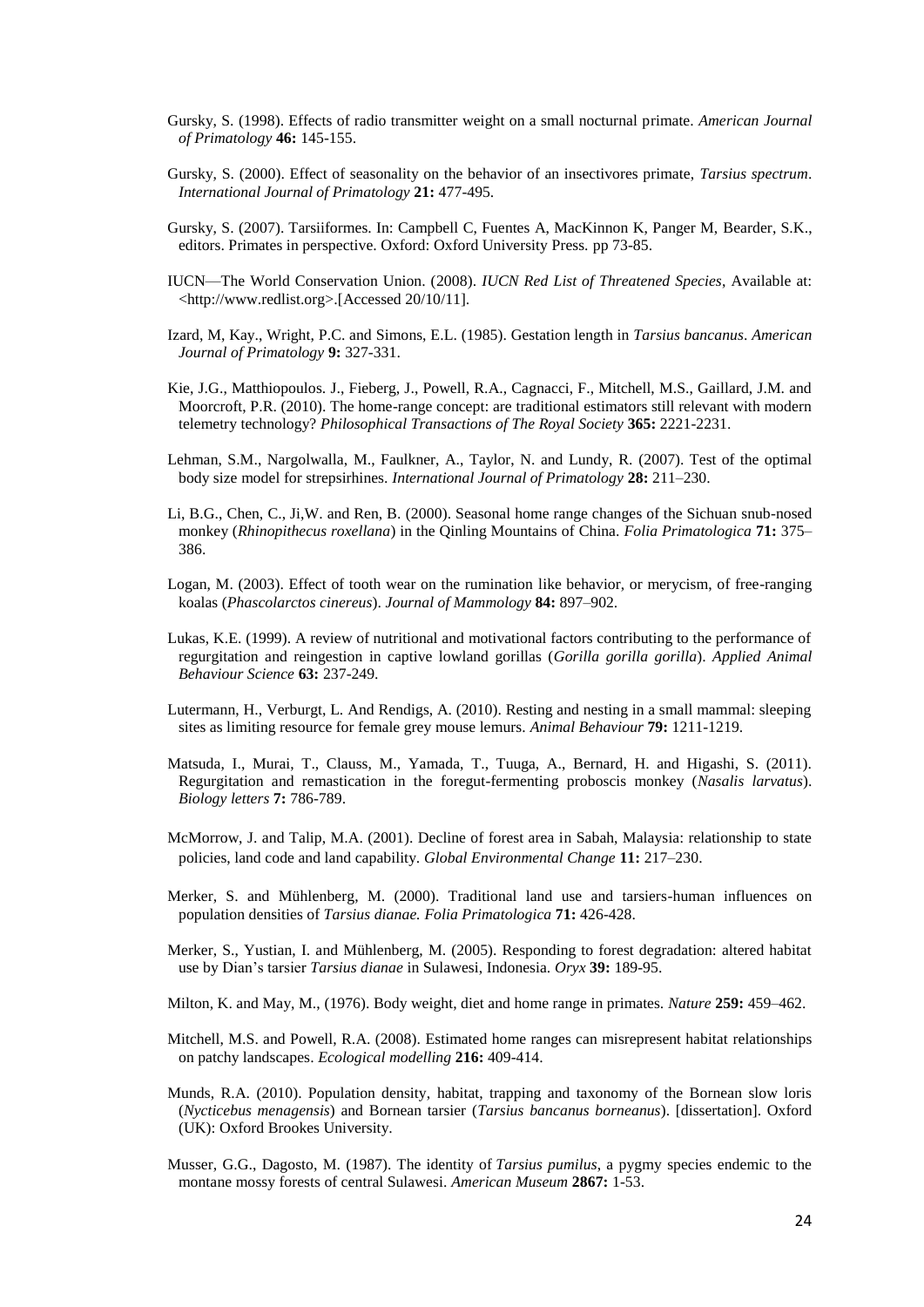- Niemitz, C. (1979). Results of a field study of the Western tarsier (*Tarsius bancanus borneanus* Horsefield, 1821) in Sarawak. *The Sarawak Museum Journal* **27:** 171-228.
- Niemitz, C. (1984). The biology of tarsiers. New York: Gustav Fischer Verlag. Paterson HEH. 1985. The recognition concept of species. In E.S. Vrba, (ed). Species and Speciation. Transvaal Museum: Pretoria, p 21-29.
- Nugent, G. (1994). Home range size and its development for fallow deer in the Blue Mountains, New Zealand. *Acta Theriologica* **39:** 159–175.
- Odberg, F.O. (1987). The influence of cage size and environmental enrichment on the development of stereotypies in bank voles (*Clethrionomys glareolus)*. *Behavioural Processes* **14:** 155–173.
- Perry, G. and Garland, T. (2002). Lizard home ranges revisited: effects of sex, body size, diet, habitat and phylogeny. *Ecology* **83:** 1870–1885.
- Powell, R.A. (2000). Home ranges, territories, and home range estimators. In: Boitani, L., Fuller, T. (Eds.), Techniques in Animal Ecology: Uses and Misuses. Columbia University Press, New York, NY, USA, pp. 65-110.
- Roberts, M. (1994). Growth, Development, and Parental Care in the Western Tarsier *(Tarsius bancanus*) in Captivity: Evidence for a "Slow" Life-History and Nonmonogamous Mating System. *International Journal of Primatology* **15:** 1-28
- Rushen, J. (1993). The 'coping' hypothesis of stereotypic behavior. *Animal Behaviour* **45:** 613–615.
- Schwartz, J.H. (2003). How close are similarities between *Tarsius* and other primates? In: Wright PC, Simons, E.L., Gursky, S., (eds). Tarsiers: Past, present, and future. New Brunswick: Rutgers University Press. pp. 50-96.
- Scott, D. A. (ed). (1989). *A Directory of Asian Wetlands,* IUCN, Gland, Switzerland.
- Shekelle, M. and Salim, A. (2009). An acute conservation threat to two tarsier species in the Sangihe Island chain, North Sulawesi, Indonesia. *Oryx* **43:** 419-426.
- Shekelle, M., Groves, C., Merker, S. and Supriatna, S. (2008). *Tarsius tumpara*: a new tarsier species from Siau Island, North Sulawesi. *Primate Conservation* **23:** 55–64.
- Sodhi, N.S., Posa, M.R.C, Lee, T.M., Bickford, D., Koh, L.P. and Brook, B.W. (2010). The state and conservation of Southeast Asian biodiversity. *Biodiversity Conservation* **19:**317-328.
- Sylviane, M., Volampeno, N., Masters, J.C. and Downs, C.T. (2011). Home range size in the blue-eyed black lemur (*Eulemur flavifrons*): A comparison between dry and wet seasons. *Mammalian Biology* **76:** 157-164.
- Takasaki, H. (1981). Troop size, habitat quality and home range area in Japanese macaques. *Behavioural Ecology and Sociobiology* **9:** 277–281.
- Wiens, F. and Zitzmann, A. (2003). Social structure of the solitary slow loris *Nycticebus coucang*  (Lorisidae). *Journal of Zoology* **261:** 35-46.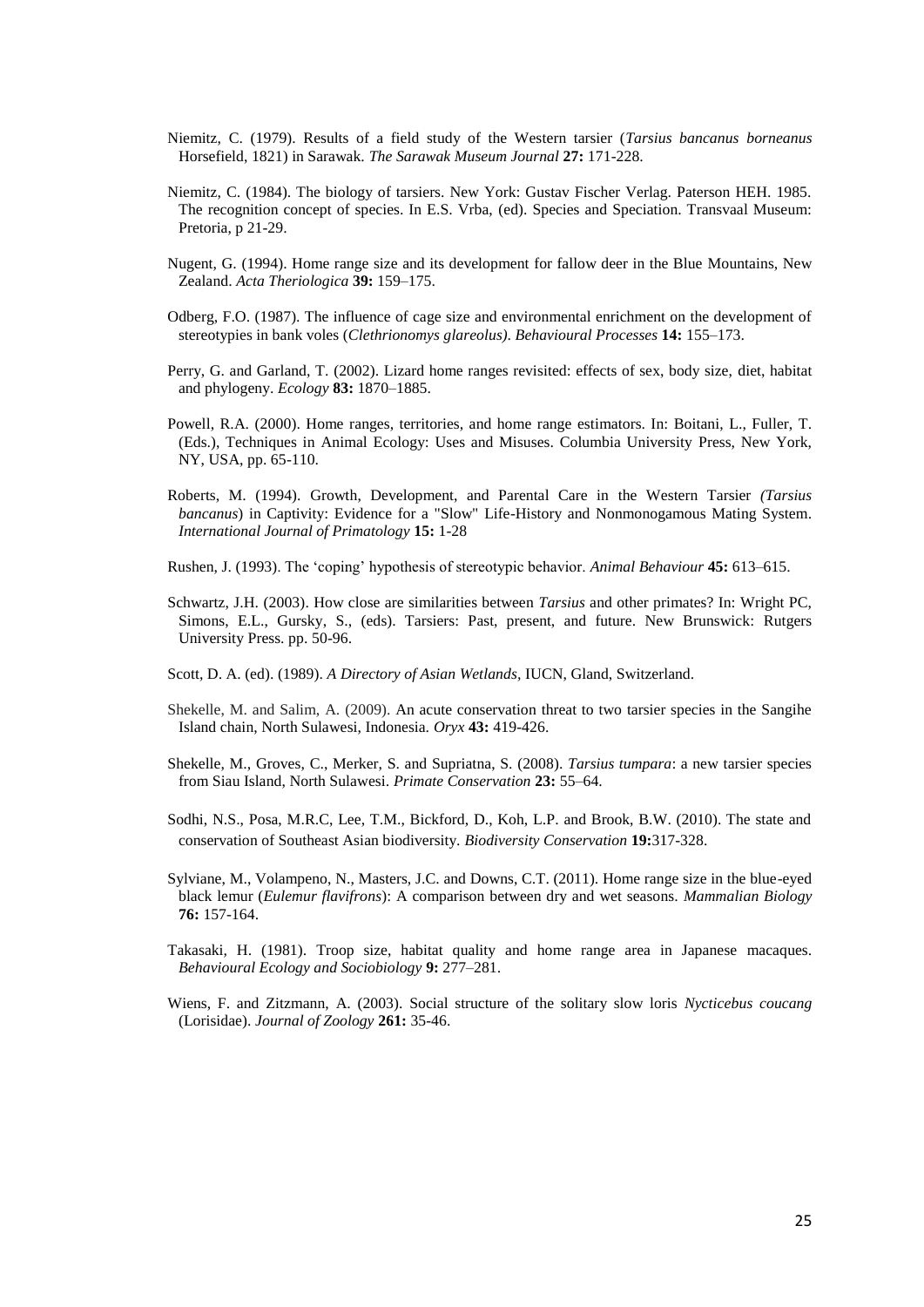# **Appendix I**

Female 1 sleeping site selection

Shapiro-Wilk normality test

 $W = 0.7016$ , p-value = 1.826e-10 (Abnormal, transformations tried but not effective).

## **GLM – What climatic variables affect where Female 1 will sleep?**

Distance\_river vs Moon\_phase

Df Deviance AIC scaled dev. Pr(Chi)

<none> 142019 730.78

Moon\_phase 7 180198 732.97 16.191 **0.02343** \*

Signif. codes:  $0$  '\*\*\*'  $0.001$  '\*\*'  $0.01$  '\*'  $0.05$  '.'  $0.1$  ' ' 1

Moon phase significant for Female 1 and the distance from the river she sleeps. However, residuals not normally distributed.

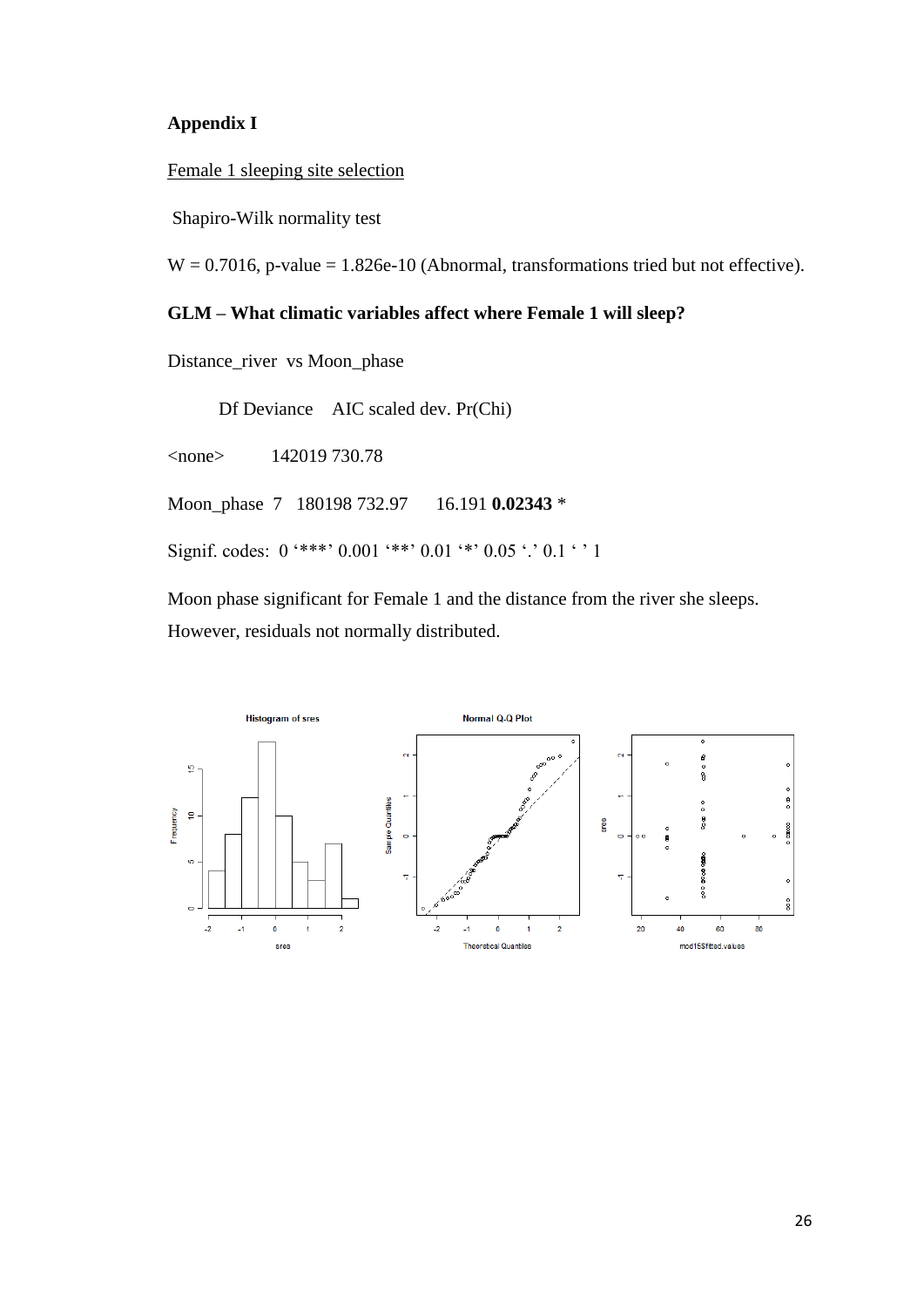## Predictions

Prediction of moon phase and thus the distance to river Female 1 will sleep. During the waxing crescent and last quarter phase she will sleep further away from the river compared to full moon and first quarter phase.



Fig.13: Predicted distance from the river Female 1 will sleep depending on the moon phase.

# **What habitat variables effect where Female 1 will sleep?**

### Site vs height

Df Deviance AIC scaled dev. Pr(Chi)

<none> 381.11 272.31

height 1 459.71 280.81 10.501 0.001193 \*\*

Signif. codes:  $0$  '\*\*\*'  $0.001$  '\*\*'  $0.01$  '\*'  $0.05$  '.'  $0.1$  ' ' 1

Tree height of the plot is highly significant in Female 1's selection of a sleeping site  $(W = 0.9259, P = 0.002)$ .